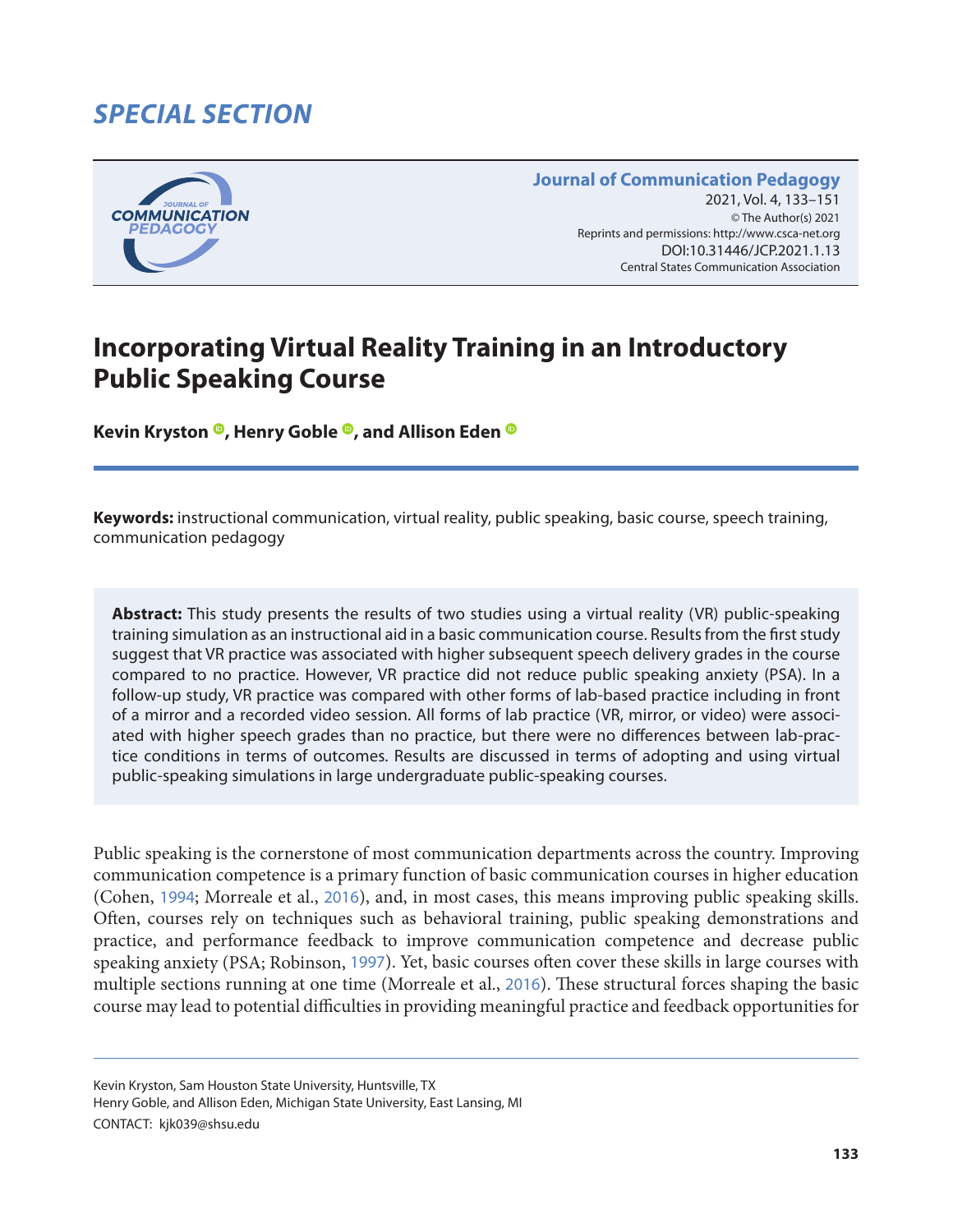students to improve their skills, due to overcrowding in classes, lack of standardized feedback between teaching instructors, or intra-section differences in class makeup and audience responses.



**FIGURE 1 Screenshot of Participant Giving Speech and the Virtual Environment.**

One way to efficiently incorporate controlled practice sessions into the basic course may be by using virtual audiences to provide life-like and synchronous feedback to presenters as they practice. Several commercial products that simulate public speaking experiences are now available on the market. These virtual systems feature audiences made up of digital avatars that can respond to eye gaze, head movement, and vocalics with positive or negative reactions (Figure 1). Communication scholars have begun to investigate the utility of these systems for training public speaking and communication skills (Davis et al., [2020](#page-16-0); Frisby et al., [2020](#page-16-0); LeFebvre et al., [2020](#page-17-0); Vallade et al., [2020](#page-18-0)). However, the extent to which these systems improve student performance when incorporated into a basic public speaking course is not yet clear.

Therefore, our central research question is to what extent VR public speaking can simulate, complement, or enhance effective speech practice in a basic communication course? In the following paper, we discuss basic communication course format and public speaking skills training, move on to a review of existing literature on VR for public speaking, and finally introduce two studies incorporating VR public speaking training into a basic communication course with a public speaking component.

### **Effective Training for Public Speaking**

Public speaking is historically the core of the communication discipline (Cohen, [1994](#page-16-0)). Over 60% of basic courses in communication teach public speaking, and public speaking is emphasized by 100% of 2-year schools and 88.6% of 4-year schools in basic communication courses (Morreale et al., [2016](#page-17-0)). According to the National Communication Association guide to becoming a competent speaker (Morreale et al., [2007](#page-17-0)), to become an effective public speaker, one must meet or exceed standards of basic competence across the following eight areas: (1) choosing a topic appropriately, (2) communicating a thesis/specific purpose, (3) providing appropriate supporting material, (4) using an effective organizational pattern, (5) using language appropriately, (6) using vocal variety in rate, pitch, and intensity, (7) using appropriate pronunciation, grammar, and articulation, and (8) using physical (nonverbal) behaviors that support the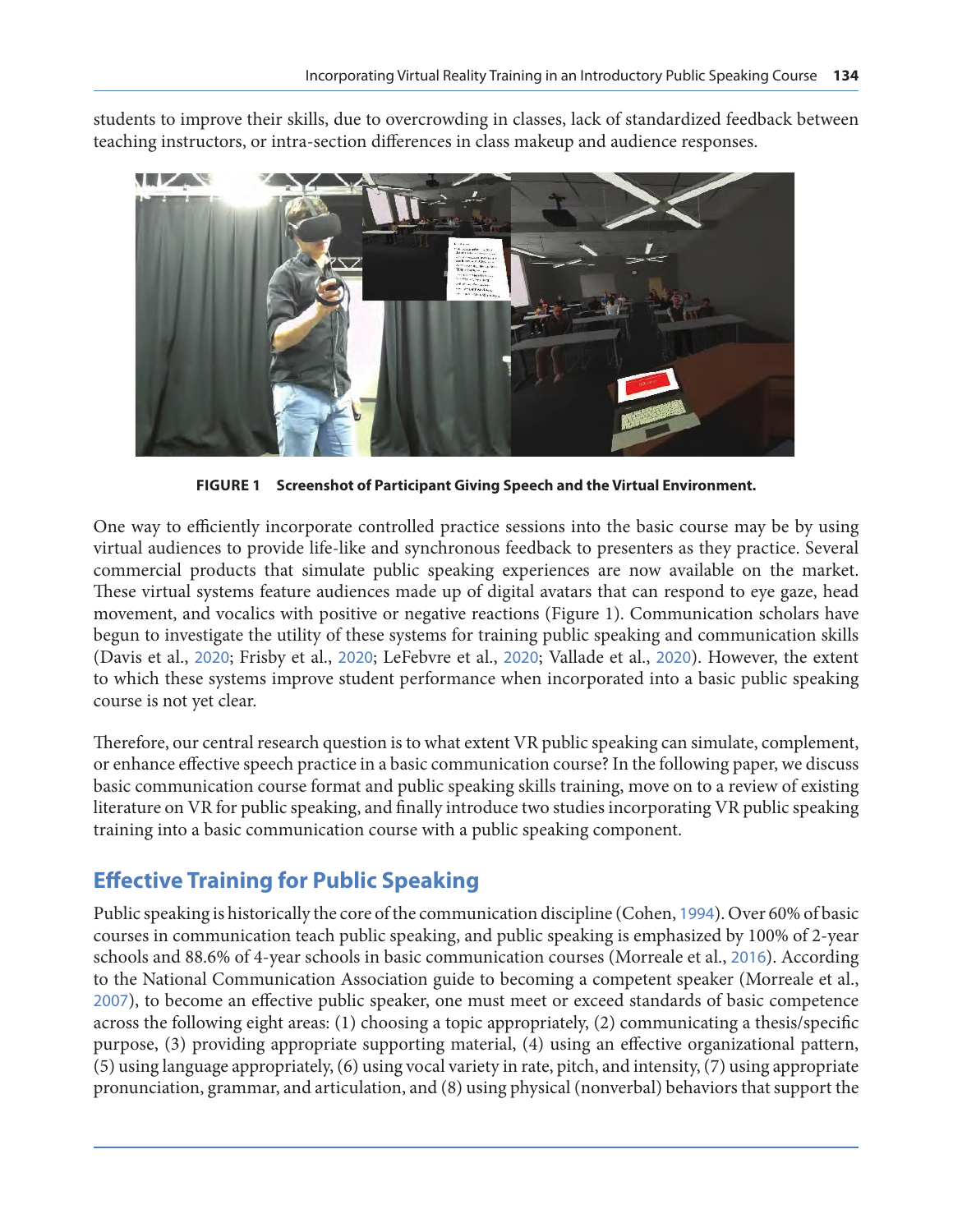verbal message. These eight competencies were derived from over 100 years of public speaking training, and similar training models have been adopted in public speaking courses around the world (e.g., the English-Speaking Union, [2019](#page-16-0); Nishikawa-Van Eester, [2009](#page-17-0)).

In general, the field of communication trains a variety of skills to enhance and improve these public speaking competencies in our core classes, such as practicing eye contact, nonverbal behavior, gestures, vocalics, delivery, speech writing, and recognizing feedback from audiences (Haynes, [1990](#page-16-0)). This type of skills-based training appears to positively influence presentation skills in both self-assessments and the assessments of skilled others (such as Toastmasters club members; Seibold et al., [1993](#page-18-0)).

Perhaps one of the best training mechanisms of the basic course is simply that it requires students to practice public speaking. In an empirical study, Pearson et al. ([2006](#page-17-0)) showed that students' preparation and practice of speeches prior to delivery resulted in better assessments. Additionally**,** the amount (Menzel & Carrell, [1994](#page-17-0)) and type of practice prior to the presentation have been identified as important influences on public speaking competence (Farris et al., [2013](#page-16-0); Pearson et al., [2008](#page-17-0); Smith & Frymier, [2006](#page-18-0)). The importance of practice can be seen in the most-used textbook of public speaking courses: Stephen Lucas's *The Art of Public Speaking* ([2015](#page-17-0)). This text emphasizes that practice is the most essential component in training competent speakers. Reflecting the importance of practice, in most basic courses, students are required to deliver between one to 10 speeches, with an average class requiring three per semester (Morreale et al., [2016](#page-17-0)).

Targeted feedback also plays an important role in developing solid public-speaking skills. One way that the basic course helps students to become better public speakers is through providing structured rubrics with clear expectations about rhetorical, verbal, and nonverbal components of their speeches (e.g., Schreiber et al., [2012](#page-18-0)). Book ([1985](#page-15-0)) argues that immediate (that is, directly following the speech) feedback can allow for audience reactions and inform the speaker of their strong performance areas and areas of improvement. One way to incorporate immediate feedback in a public speaking course is by recording students' speeches and require that they watch the recordings. In a meta-analysis of studies examining the role of recorded feedback in public speaking courses, Bourhis and Allen ([1998](#page-15-0)) report that recording feedback improves skill acquisition, speech content, better recall of the speech, and more favorable course attitudes.

Additionally, the great majority of communication pedagogy in public speaking addresses the need to overcome and combat PSA and/or communication apprehension (CA), both of which negatively impact student's confidence and ability to speak publicly (Allen & Bourhis, [1996](#page-15-0); Allen et al., [1989](#page-15-0); Bodie, [2010](#page-15-0); McCroskey, [1982](#page-17-0); Robinson, [1997](#page-17-0)). CA is a broad term referring to an individual's fear of anxiety associated with either real or anticipated communication with another person or persons (McCroskey, [1982](#page-17-0)). Notably, practice is one of the most effective techniques to reduce communication apprehension (Allen et al., [1989](#page-15-0); Bodie, [2010](#page-15-0)). More closely related to PSA, fear of negative evaluation (FNE; Watson & Friend, [1969](#page-18-0)) is specific to apprehension about other's evaluations, distress over possible negative evaluations, and an expectation that one would be evaluated negatively. FNE and CA are closely related and may be underlying causes of people's fear of public speaking.

In sum, practice, feedback, and anxiety reduction are the three most important concerns in training effective public speaking. Additionally, idiomatic variables such as grade point average, previous public speaking experience (Pearson & Child, [2008](#page-17-0); Rubin et al., [1990](#page-17-0)), and biological sex (Pearson et al., [2008](#page-17-0))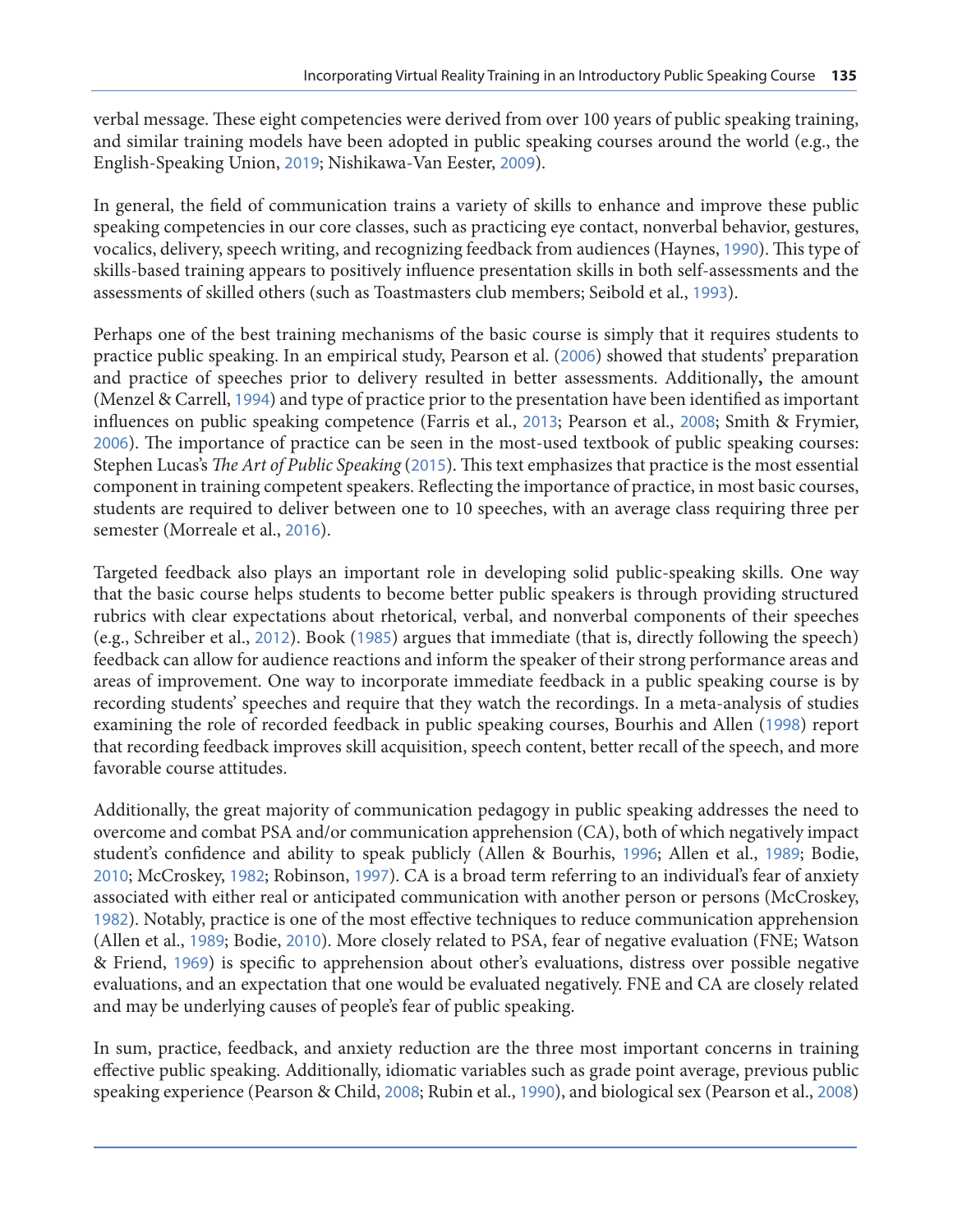all influence student grades on public speaking assignments. Yet, given the inflexibility of these traits, in the current paper, we focus on the role of virtual reality platforms in providing (a) increased and systematic practice opportunities, (b) relevant feedback for speaker improvement, and (c) reduction in CA and FNE.

### **Virtual Reality and Public Speaking**

VR allows students a unique opportunity to rehearse speeches in virtual environments that emulate future public speaking situations. In these environments, audiences can be simulated with 360-degree videos (a recording of actual students in a live classroom; e.g., Vallade et al., [2020](#page-18-0)) or using software that generates a virtual audience (animated humanlike avatars in digitally created classrooms; e.g., Davis et al., [2020](#page-16-0)). Since people are urged to respond to nonhuman entities (e.g., television, computers, avatars) similarly to human entities during real-world interactions (see Computers as Social Actors paradigm; Reeves & Nass, [1996](#page-17-0)), practice in VR in front of a 360-video or virtual audience should simulate practicing in face-to-face settings.

Supporting this assertion, speaking in front of a virtual audience can induce anxiety for high speech apprehensive speakers (Kothgassner et al., [2016](#page-16-0); Vanni et al., [2013](#page-18-0)), indicating that virtual presentations functionally emulate real-world speaking experiences. Similarly, Pertaub et al. ([2002](#page-17-0)) and Slater et al. ([2006](#page-18-0)) examined the subjective and psychophysiological effects on the speaker; phobic participants showed higher anxiety and elevated heart rate before a virtual audience. This effect was particularly strong for participants with high FNE. Given the ability of VR to induce a realistic sensation of speaking in front of a crowd, early research in VR focused on its efficacy as a tool to desensitize highly reactive speakers via exposure therapy (e.g., Harris et al., [2002](#page-16-0); Pertaub et al., [2002](#page-17-0); Vanni et al., [2013](#page-18-0)). Overall, results suggest that VR can reduce PSA when combined with exposure therapy (Vanni et al., [2013](#page-18-0)). However, the extent to which VR practice can mitigate anxiety in a classroom setting is still unknown; some research found VR practice decreased anxiety (LeFebvre et al., [2020](#page-17-0)), and other research showed VR practice increased speech anxiety (Davis et al., [2020](#page-16-0)).

Other work has examined VR as a public-speaking pedagogical aid via in-platform feedback. For example, Chollet et al. ([2015](#page-16-0)) used a virtual environment to test the effect of visual, verbal, or audience nonverbal feedback on speaker performance and found that interactive and responsive nonverbal feedback conditions were the most engaging for speakers, and speakers practicing with the interactive audience were most likely to desire to repeat the experience. Many VR public-speaking programs passively collect behaviors like eye gaze, haptics, and vocalics, and provide feedback to speakers based on these metrics, which have been correlated with speaker performance (e.g., Batrinca et al., [2013](#page-15-0)). Thus, feedback provided by VR software could be a tool for assisting students in becoming more competent speakers (Morreale et al., [2007](#page-17-0)), specifically by calling attention to vocal variety (i.e., competency six), articulation (i.e., competency seven), and eye contact (i.e., competency eight).

Incorporating VR into large public speaking classes has become a topic of interest for communication scholars due to the ease of deployment and relatively decreased costs of implementing these platforms. Along with ease of implementation for scholars, VR programs as a tool for practicing speeches have led to positive emotional experiences (Vallade et al., [2020](#page-18-0)), enhanced public speaking self-efficacy perceptions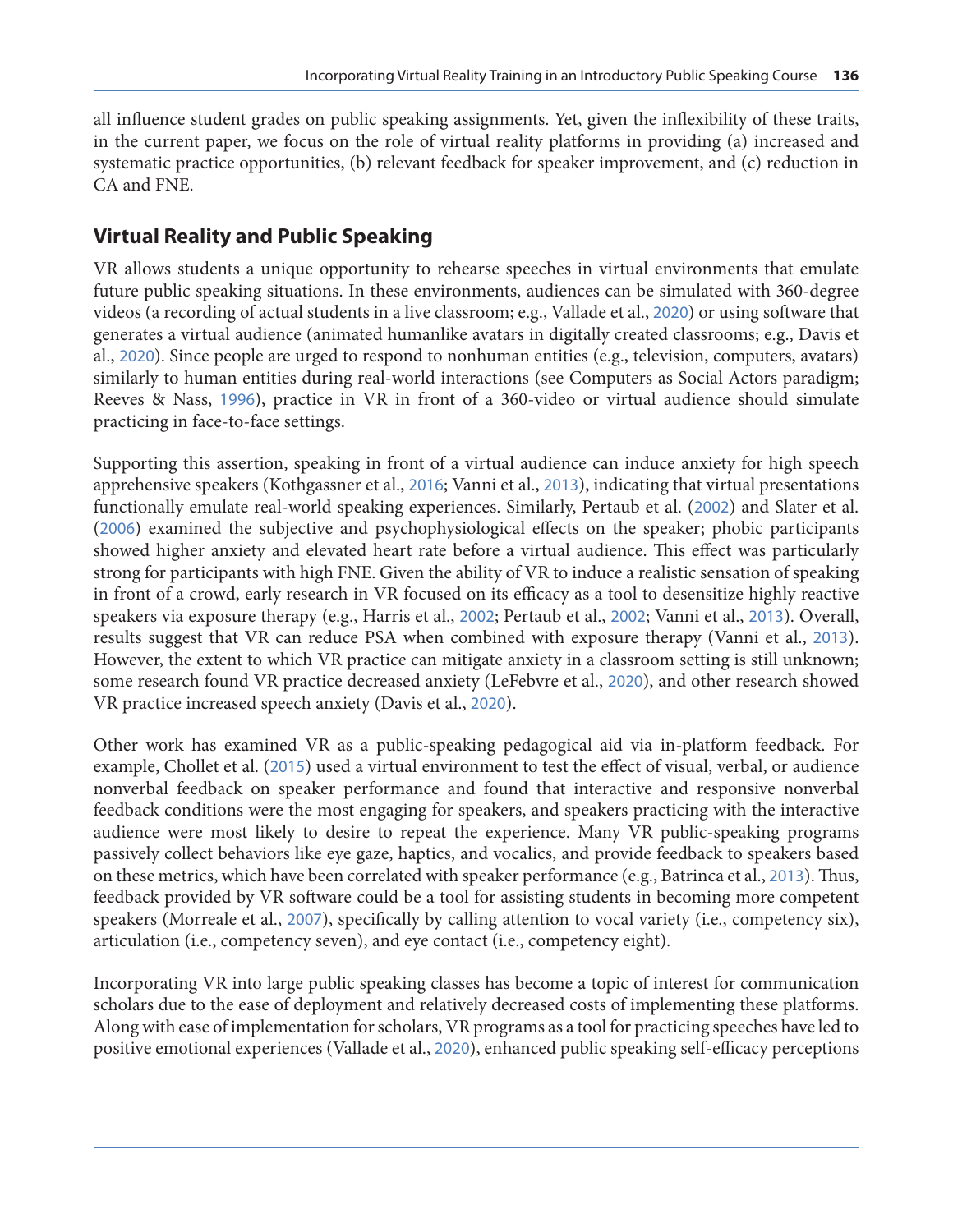(Frisby et al. [2020](#page-16-0)), and reduced speech anxiety in imagined interactions (LeFebvre et al., [2020](#page-17-0)) for students. Yet, few studies have examined speech grades as a dependent variable, and those which have (e.g., Davis et al., [2020](#page-16-0)) found no difference in grades after practicing in VR versus a face-to-face setting.

Thus, our overall research question is: Do students who practice in front of a virtual audience demonstrate higher public speaking competence than those who do not, and what potential mechanisms might explain this competence? We examined this question using a public speaking simulation featuring an immersive virtual audience (Virtual Orator; Blom, [2018](#page-15-0)) as a speech practice aid across two semesters of the same basic communication course at a large Midwestern university. In the first study, we compared grades from students who had participated in the VR practice session with those who had not participated and examined the association of these grades with initial PSA and FNE. For participants in the VR condition, we further explored feedback from the software, task interest and enjoyment, and sense of presence in the virtual environment as potential moderators or mediators for VR practice efficacy to identify directions for future research. We also controlled for prior experience with VR technology. In the second study, we compared VR practice with a video-recorded condition (Bourhis & Allen, [1998](#page-15-0)) and a condition in which participants watched themselves speaking in a mirror, which is a traditional method of speech practice to induce self-awareness (Dermody & Sutherland, [2019](#page-16-0)). In the second study, we added task difficulty and demand perceptions as well as task anxiety measures to the lab condition along with other variables measured in Study 1.

### **Study 1**

#### **Method**

**Participants**. Students ( $n = 204$ ; 45% female;  $M_{age} = 19.52$ ,  $SD_{age} = 1.37$ ) were recruited from a large introductory communication class, but only participants ( $n = 140$ ) who agreed to all course grades being used for this research were retained for analysis. Students received course credit for their involvement in the study and could complete an alternative assignment as needed. All recruitment, data collection, and analysis procedures were approved by the university Institutional Review Board.

**Procedure**. We used a quasi-experimental method to minimally disrupt an existing class. Two weeks before the first speech of the semester, participants completed a survey that measured their PSA, interest in VR, experience with VR, and demographic information. After completing the initial survey, but before delivering their final speech, 80 participants opted to practice their speech in VR.

Upon arriving in the lab, participants were provided with a consent form detailing lab procedures and data collection. Experimenters gave a brief description of the experimental procedure. The students then practiced their speech in the VR. Afterward, participants completed measures on simulation sickness, interest in the practice session, spatial presence, PSA, and FNE. Additionally, participants received feedback from the virtual program (see Figure 2). Participants could look at the feedback for as long as they wanted. No more than 3 weeks after practicing their speech in the VR, students gave the same speech they had practiced for their recitation section, which is a smaller (10–20-person) subsection of a larger class. Grades were assessed by trained graduate teaching assistants and compiled at the end of the semester.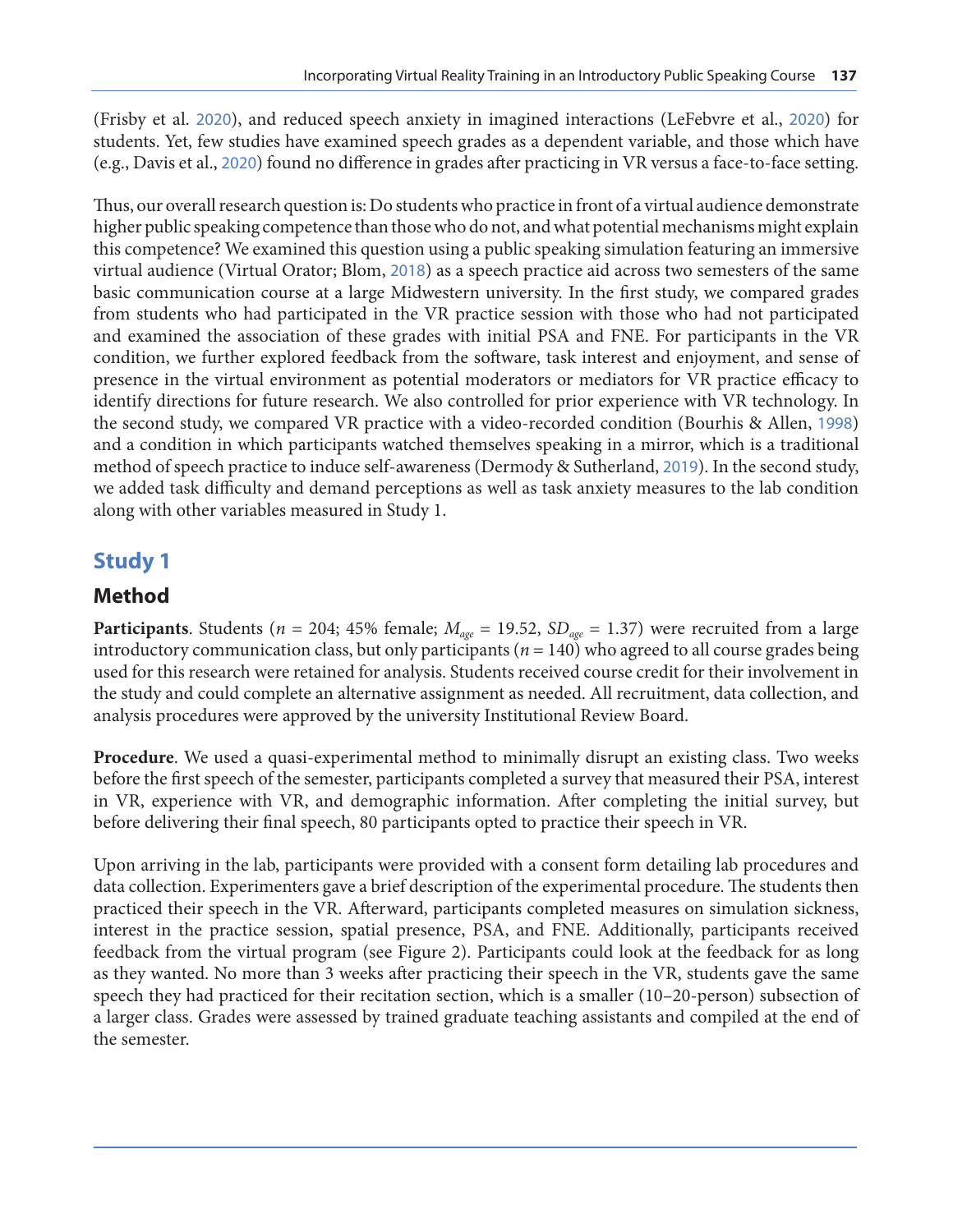

**FIGURE 2 Sample of Virtual Orator Feedback Screen.**

**Software**. The *VirtualOrator* (Blom, [2018](#page-15-0)) software package was used for the training sessions. All participants participated in the same small classroom scenario for their presentation. The audience was set to be friendly and were equally distributed in terms of gender and race. Participants were given 12 minutes to practice. *VirtualOrator* records speaker performance in VR through the computer's internal webcam with an insert featuring the speaker's field of vision in VR and collects various data related to verbal and nonverbal performance such as the speech pitch and volume, as well as gaze distribution around the room.

**Hardware**. Lab rooms included an Alienware 15R4 laptop computer and HTC VIVE headset (with accompanying software). The virtual environment was run through SteamVR (Valve, 019). Participants used the VIVE controller to change the slides for their presentation and notes (if applicable) by clicking the directional arrow buttons (see Figure 1).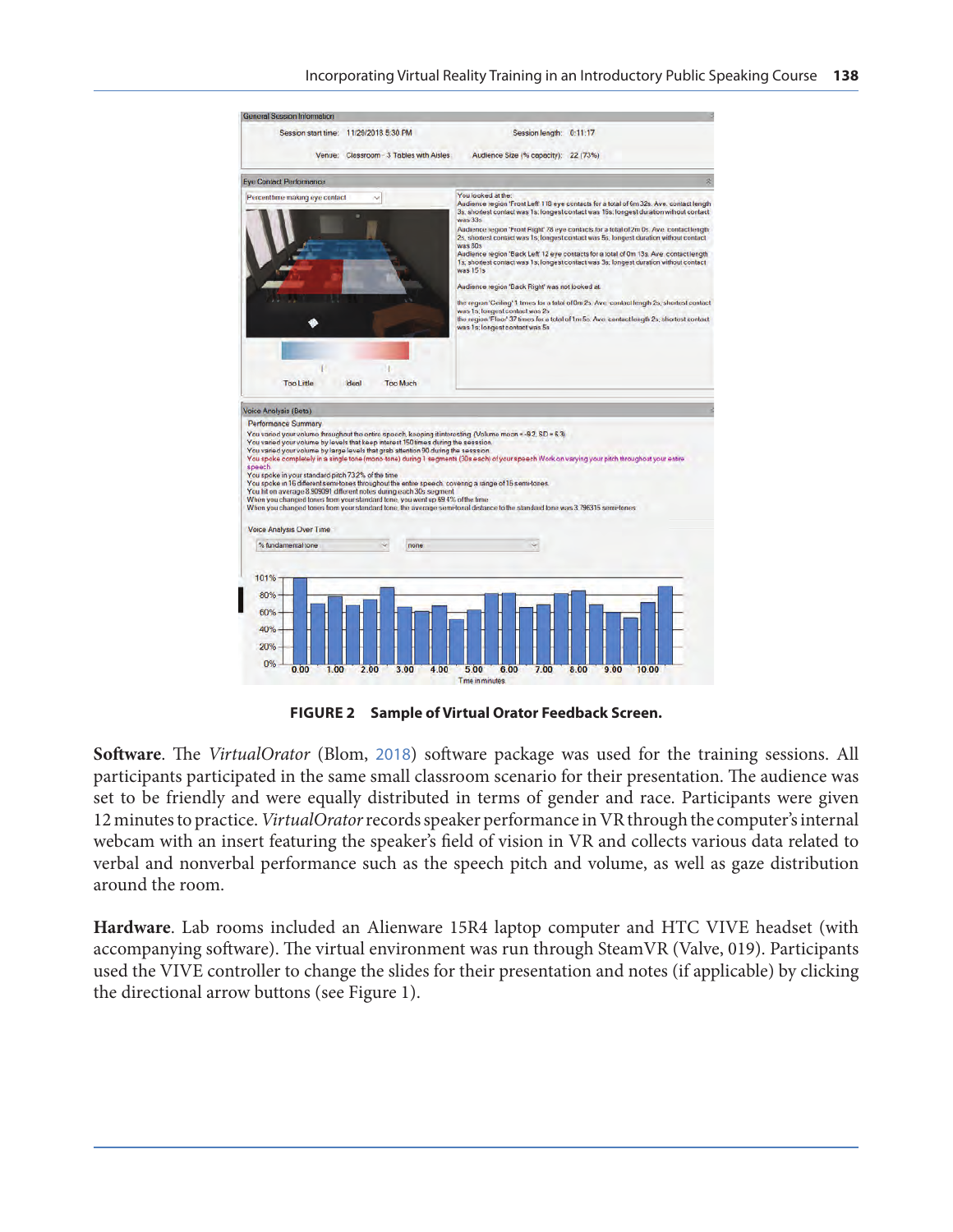#### **Measures**

**Personal report of public speaking anxiety.** A 34-item personal report of public speaking anxiety (PRPSA; McCroskey, [1970](#page-17-0)) was collected after recruitment (T1: *n* = 132, α = .90, *M* = 3.28, *SD* = 0.53) and again after participants gave the speech in VR (T2:  $n = 53^1$ ,  $\alpha = .92$ ,  $M = 3.26$ ,  $SD = 0.63$ ). Higher scores indicate more public speaking anxiety.

**The fear of negative evaluation scale**. The fear of negative evaluation scale (FNES; Leary, [1983](#page-16-0)) contains 12 items ranging from a one to five scale measuring participant's anxiety when in an evaluative setting such as education and was measured both after recruitment (T1:  $n = 132$ ,  $\alpha = .90$ ,  $M = 3.21$ ,  $SD = 0.76$ ) and after giving the speech in VR (T2:  $n = 54^1$ ,  $\alpha = .92$ ,  $M = 3.23$ ,  $SD = 0.79$ ). Higher scores indicate greater fear of negative evaluation.

**VR feedback.** Feedback included the amount of time that speakers looked at various quadrants of the virtual classroom, the number of monotone segments, and percent speaking in the same pitch, range, and volume of speech. See Table 1 for descriptive information.

| <b>TABLE 1</b>                                                    |    |              |         |           |           |  |  |  |  |  |  |  |
|-------------------------------------------------------------------|----|--------------|---------|-----------|-----------|--|--|--|--|--|--|--|
| <b>Study 1 Descriptive statistics for VR performance measures</b> |    |              |         |           |           |  |  |  |  |  |  |  |
|                                                                   | n  | Min.         | Max.    | М         | <b>SD</b> |  |  |  |  |  |  |  |
| Time looking front left                                           | 67 | $\Omega$     | 551.32  | 78.1672   | 118.7878  |  |  |  |  |  |  |  |
| Time looking front right                                          | 67 | 0.54         | 531.95  | 113.5474  | 106.6375  |  |  |  |  |  |  |  |
| Time looking back left                                            | 67 | $\Omega$     | 11.91   | 13.9608   | 18.58946  |  |  |  |  |  |  |  |
| Time looking back right                                           | 67 | $\mathbf{0}$ | 107.56  | 16.7944   | 24.35308  |  |  |  |  |  |  |  |
| Number of monotone segments                                       | 47 | $\Omega$     | 5       | 1.0426    | 1.28465   |  |  |  |  |  |  |  |
| Ave. % on fundamental tone                                        | 47 | 0.45         | 0.94    | .666      | .1113     |  |  |  |  |  |  |  |
| Number of notes hit                                               | 47 | 9            | 21      | 13.3191   | 3.00801   |  |  |  |  |  |  |  |
| <b>Tonal Range</b>                                                | 47 | 8            | 20      | 13.4255   | 3.01262   |  |  |  |  |  |  |  |
| Ave. % notes per segment                                          | 47 | 3.33         | 14.03   | 8.0345    | 2.21843   |  |  |  |  |  |  |  |
| % lower notes                                                     | 47 | .13          | .92     | .4193     | .18526    |  |  |  |  |  |  |  |
| Ave. semitonal distance $F = 0$                                   | 47 | 2.25         | 7.59    | 4.2084    | 1.12561   |  |  |  |  |  |  |  |
| Decibel Mean                                                      | 47 | $-21.13$     | $-3.48$ | $-8.4342$ | 2.93311   |  |  |  |  |  |  |  |
| Decibel SD                                                        | 47 | 3.88         | 9.11    | 6.4495    | 1.30352   |  |  |  |  |  |  |  |

Note: Due to a recording error, vocalics were not recorded for 20 participants. Segments were recorded every 30 seconds.

<sup>1.</sup> We did not measure scores for students who did not attend the VR practice. Due to a software error, some participants did not respond to the PRPSA and FNES after their speech, leading to additional response attrition.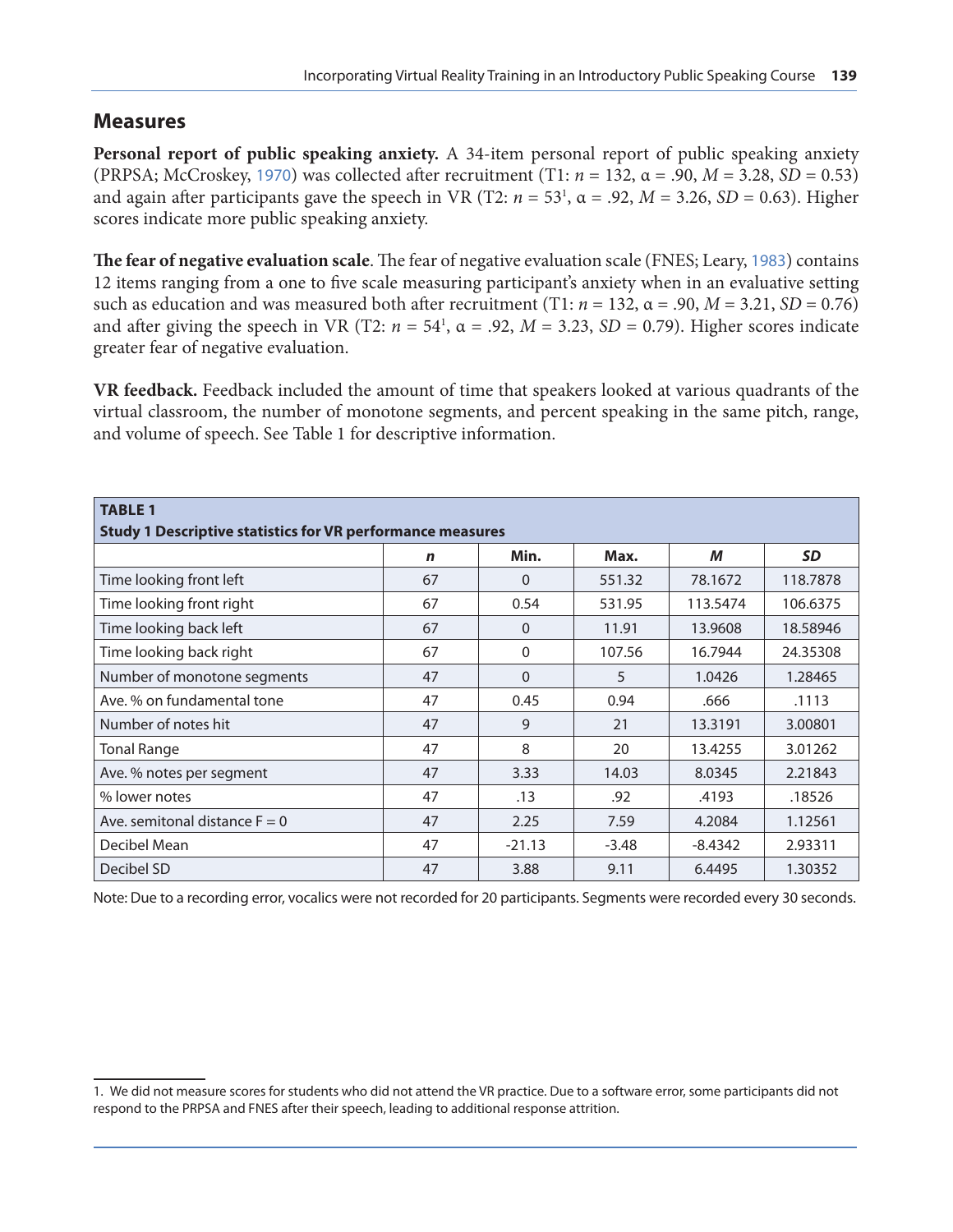**Speech grades.** The speech used as the dependent variable in this study was the final speech of the semester, which was a 5-minute special occasion speech (e.g., toast, eulogy, commemoration;  $n = 140$ ,  $Max = 110$ ,  $Min = 74$ ,  $M_{score} = 100.37$ ,  $SD_{score} = 7.18$ ).<sup>2</sup> Speeches were graded by nine trained graduate instructors. Scores were based on two major elements: the quality of a written outline, which included speech content and references, and quality of performance, assessed on various traits including volume and rate of speech, eye contact, posture, and gestures. Because practice and feedback have been shown to influence both content and delivery aspects of performance (Pearson et al., [2006](#page-17-0); Seibold et al., [1993](#page-18-0)), we included both scores in our analysis.

#### **Additional Measures**

**VR experience**. VR Experience (Hartmann et al., [2010](#page-16-0)) measured experience with virtual environments using five items measured on a one to five scale (*n* = 132, *M* = 2.90, *SD* = 0.79). Higher scores indicate more experience.

**Task evaluation.** We used subscales of the Intrinsic Motivation Inventory (IMI; Deci et al., [1994](#page-16-0)), including *interest/enjoyment* ( $\alpha$  = .82, five items,  $M$  = 6.45,  $SD$  = 1.23), *value/usefulness* ( $\alpha$  = .94, six items,  $M = 6.51$ ,  $SD = 1.42$ ) and *effort/importance* ( $\alpha = .80$ , six items,  $M = 5.50$ ,  $SD = 1.20$ ), measured on eight-point scales.

**Spatial presence.** We used the short form of the spatial presence experience scale (SPES; Hartmann et al., [2016](#page-16-0)) which features four items that assess how realistic and immersive the virtual environment is, with values ranging from one to seven ( $\alpha$  = .88,  $M$  = 5.28, *SD* = 1.08).

#### **Results**

First, correlations between all variables were examined (Table 2 and Table 3). There were no significant correlations between age, gender,<sup>3</sup> and speech grades. However, given past research showing gender effects on speech grades, we retained gender for analyses.

| <b>TABLE 2</b>                                                              |                                               |     |         |     |  |  |  |  |  |  |  |
|-----------------------------------------------------------------------------|-----------------------------------------------|-----|---------|-----|--|--|--|--|--|--|--|
| <b>Study 1 Correlation Between Outcomes and Potential Control Variables</b> |                                               |     |         |     |  |  |  |  |  |  |  |
|                                                                             | Gender<br><b>Anxiety</b><br><b>FNE</b><br>Age |     |         |     |  |  |  |  |  |  |  |
| Age                                                                         | $- -$                                         |     |         |     |  |  |  |  |  |  |  |
| Gender                                                                      | $-.05$                                        | --  |         |     |  |  |  |  |  |  |  |
| Anxiety                                                                     | $-.05$                                        | .14 | $- -$   |     |  |  |  |  |  |  |  |
| <b>FNE</b>                                                                  | $-.05$                                        | .15 | $.59**$ | --  |  |  |  |  |  |  |  |
| Speech grades                                                               | .07                                           | .13 | $-.13$  | .06 |  |  |  |  |  |  |  |

\*\* *p* < .05, \* *p* < .01

<sup>2.</sup> The nine teaching assistants who assessed the quality of the different speakers were familiarized with the rubric and trained to normalize speech grading before procedures began.

<sup>3.</sup> Gender differences were also analyzed using a series of t-tests, which were all non-significant (*p* > .07).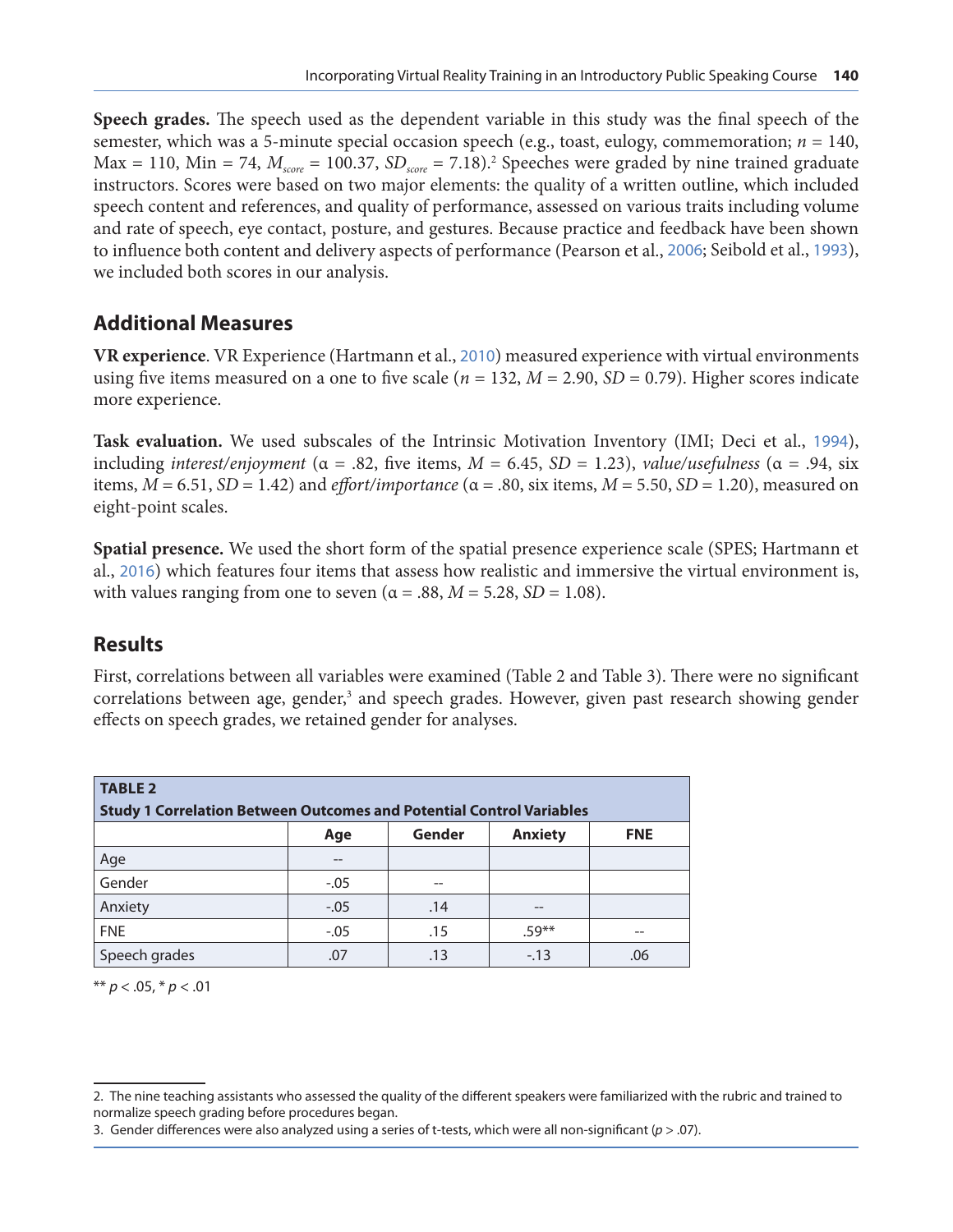| <b>TABLE 3</b>                                            |                |                           |         |                |          |                          |                   |                |                |                   |         |         |                          |                          |                          |
|-----------------------------------------------------------|----------------|---------------------------|---------|----------------|----------|--------------------------|-------------------|----------------|----------------|-------------------|---------|---------|--------------------------|--------------------------|--------------------------|
| <b>Study 1 Correlations Between Performance Variables</b> |                |                           |         |                |          |                          |                   |                |                |                   |         |         |                          |                          |                          |
|                                                           |                |                           | 1       | $\overline{2}$ | 3        | 4                        | 5                 | 6              | $\overline{z}$ | 8                 | 9       | 10      | 11                       | 12                       | 13                       |
|                                                           | $\mathbf{1}$   | Sp. grades                | --      |                |          |                          |                   |                |                |                   |         |         |                          |                          |                          |
|                                                           | 2              | Front left <sup>A</sup>   | .20     | $-$            |          |                          |                   |                |                |                   |         |         |                          |                          |                          |
| Visual                                                    | 3              | Front right <sup>A</sup>  | .00     | $-.09$         | $-$      |                          |                   |                |                |                   |         |         |                          |                          |                          |
| $(n = 67)$                                                | $\overline{4}$ | Back left <sup>A</sup>    | $-.08$  | $.51**$        | .01      | $\overline{\phantom{a}}$ |                   |                |                |                   |         |         |                          |                          |                          |
|                                                           | 5              | Back right <sup>A</sup>   | $-.34*$ | $-14$          | $.39***$ | $.40**$                  | $\qquad \qquad -$ |                |                |                   |         |         |                          |                          |                          |
|                                                           | 6              | # mono. seg. $B$          | .03     | .17            | $-27$    | .24                      | $-0.08$           | $\overline{a}$ |                |                   |         |         |                          |                          |                          |
| Verbal                                                    | 7              | % fund. tone <sup>B</sup> | $-.38*$ | $-.04$         | $-.22$   | .12                      | $-.07$            | $.55***$       | $\overline{a}$ |                   |         |         |                          |                          |                          |
| $(n = 47)$                                                | 8              | $dB$ $M^B$                | .26     | .18            | .23      | $-.07$                   | $-.03$            | $-.22$         | $-.31*$        | $\qquad \qquad -$ |         |         |                          |                          |                          |
|                                                           | 9              | $dB$ $SD^B$               | .06     | .12            | $.35*$   | .08                      | .16               | $-0.39**$      | $-45**$        | .05               | $-$     |         |                          |                          |                          |
|                                                           | 10             | IMI Int/Enj <sup>c</sup>  | .02     | .01            | .13      | .00                      | $.31*$            | .16            | $-.11$         | .08               | $-0.08$ | --      |                          |                          |                          |
|                                                           | 11             | IMI Val/Use <sup>c</sup>  | .07     | .01            | .24      | .04                      | $.31*$            | .28            | $-.07$         | $-.05$            | .08     | $.74**$ | $\overline{\phantom{a}}$ |                          |                          |
| <b>Scales</b><br>$(n = 110)$                              | 12             | IMI $Eff/mmC$             | .11     | $-.03$         | .12      | $-.03$                   | $.27*$            | .02            | $-28$          | .16               | .17     | $.59**$ | $.66**$                  | $\overline{\phantom{m}}$ |                          |
|                                                           | 13             | PRPSAT2 <sup>D</sup>      | $-.32*$ | .28            | .12      | .16                      | .12               | $-.21$         | $-.17$         | $-.05$            | $.43*$  | $-15$   | .05                      | $-.04$                   | $\overline{\phantom{m}}$ |
|                                                           | 14             | FNES T2 <sup>D</sup>      | $-.07$  | .13            | $-.11$   | .05                      | .09               | $-.10$         | $-.22$         | .02               | .22     | .09     | .12                      | $-.04$                   | $.69**$                  |

\*\*  $p < .05$ , \*  $p < .01$ .

Note: Superscripts denote  $n_{\text{cor}}$  with speech grades. A:  $n = 45$ , B:  $n = 30$ , C:  $n = 81$ , D:  $n = 54$ .

Next, a series of t-tests were run to examine if participants participating in the VR experiment differed from those who did not participate in terms of initial PRPSA, FNES, or VR experience. None of these variables significantly differed between conditions (all *t* < 1.00; all *p* > .05). The 95% confidence intervals for all participants in both groups overlapped, and an equivalence test showed no significant differences between groups at  $\Delta = .30$  (Cohen's *d*) and  $\Delta = .16$  (see Table 4).

| <b>TABLE 4</b>                                                                       |                      |           |                  |           |         |     |      |  |  |  |  |
|--------------------------------------------------------------------------------------|----------------------|-----------|------------------|-----------|---------|-----|------|--|--|--|--|
| Study 1 Descriptive Statistics at Time 1 by Group and Equivalence Tests by Condition |                      |           |                  |           |         |     |      |  |  |  |  |
|                                                                                      | <b>VR</b> $(n = 72)$ |           | No VR $(n = 60)$ |           |         |     |      |  |  |  |  |
|                                                                                      | M                    | <b>SD</b> | M                | <b>SD</b> |         | df  | p    |  |  |  |  |
| PRPSAT <sub>1</sub>                                                                  | 3.27                 | .54       | 3.29             | .53       | 0.19    | 174 | .001 |  |  |  |  |
| FNES <sub>T1</sub>                                                                   | 3.19                 | .75       | 3.25             | .79       | 0.41    | 174 | .002 |  |  |  |  |
| VR Experience T1                                                                     | 2.89                 | .72       | 2.91             | .87       | $-0.01$ | 174 | .001 |  |  |  |  |

Note: Statistical values are results of independent-samples equivalence tests (Weber & Popova, [2012\)](#page-18-0), with p-values reported for tests at Cohen's d = .30. Significant results indicate overlapping confidence intervals.

To examine our central research question, we used a hierarchical regression with scores on the final speech of the semester entered as our outcome variable (Table 5). All regression coefficients reported are standardized. Demographics were entered at step 1, PRPSA, FNE, and previous experience in VR were entered in step 2, and condition (VR yes or no) were added at step 3. At step 1, neither age nor gender had a significant effect on final scores. At step 2, variance in scores on the third and final speech was predicted by PRPSA, such that students with higher public speaking anxiety had lower scores on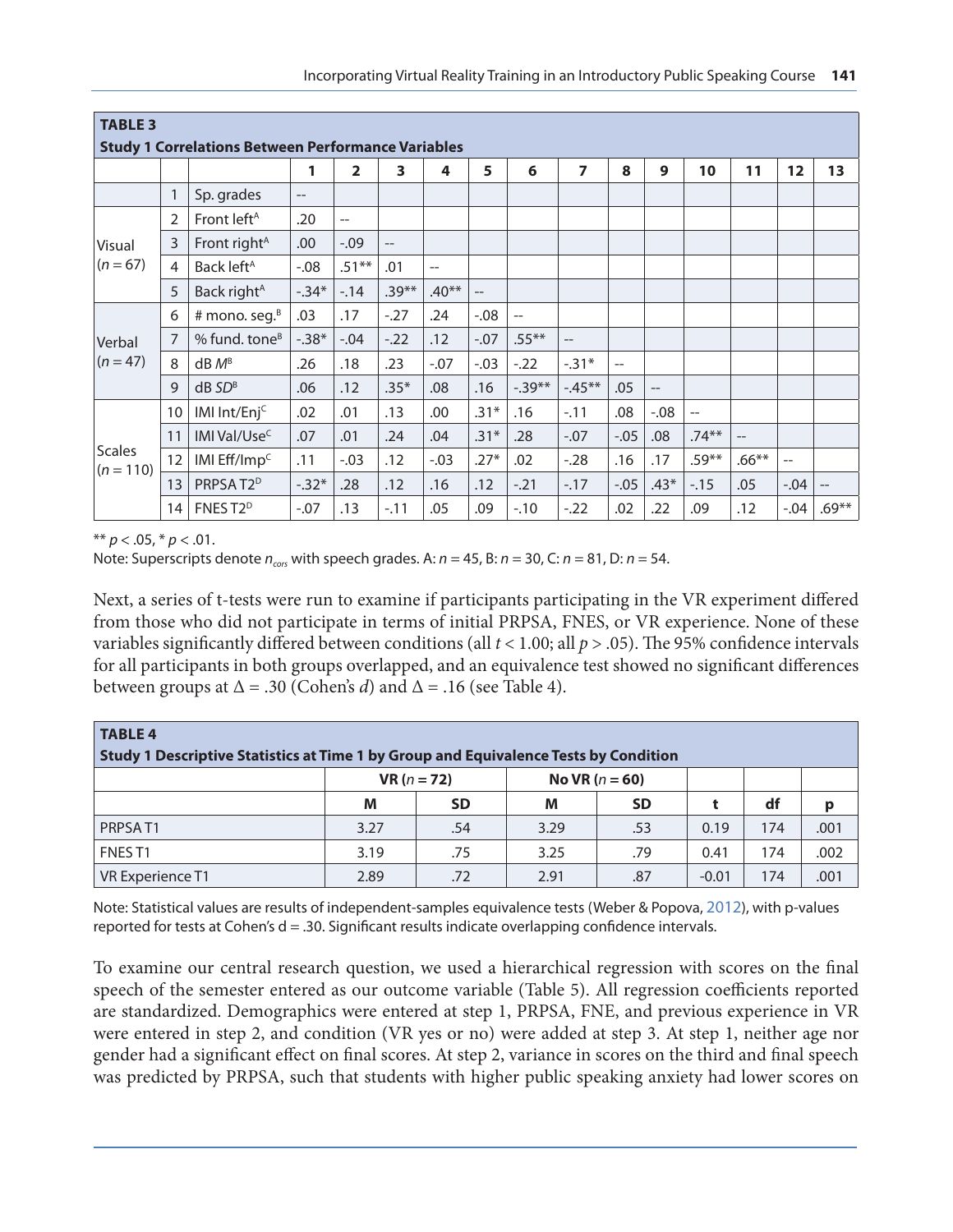the speech,  $\beta$  = –.25, *t* = –2.40,  $p$  = .02; however, the overall model was not significant. In the final model, PRPSA remained a significant negative predictor of performance, *β =* –.25, *t* = –2.41, *p* = .02, but practicing in VR was a significant positive predictor of final speech grades, *β =* .207, *t* = 2.40, *p* = .02. The overall model was significant,  $F(6, 130) = 2.62$ ,  $p = .02$ . Results can be found in Table 5.

| <b>TABLE 5</b>                                                        |        |      |         |           |      |        |                  |           |  |  |  |  |
|-----------------------------------------------------------------------|--------|------|---------|-----------|------|--------|------------------|-----------|--|--|--|--|
| <b>Study 1 Hierarchical Regression Predicting Final Speech Grades</b> |        |      |         |           |      |        |                  |           |  |  |  |  |
|                                                                       | β      | SE   | t       | $\pmb{p}$ |      |        |                  |           |  |  |  |  |
| Step 1                                                                |        |      |         |           | F    | df     | p                | adj $R^2$ |  |  |  |  |
| Age                                                                   | .08    | .49  | .87     | .38       | 1.62 | 2,128  | .20              | .01       |  |  |  |  |
| Gender                                                                | .14    | 1.27 | 1.63    | .11       |      |        |                  |           |  |  |  |  |
| Step 2                                                                |        |      |         |           | F    | df     | $\boldsymbol{p}$ | adj $R^2$ |  |  |  |  |
| Age                                                                   | .07    | .48  | .83     | .41       | 1.87 | 5, 125 | .10              | .03       |  |  |  |  |
| Gender                                                                | .16    | 1.31 | 1.79    | .08       |      |        |                  |           |  |  |  |  |
| PRPSAT1                                                               | $-.25$ | 1.47 | $-2.40$ | .02       |      |        |                  |           |  |  |  |  |
| FNES <sub>T1</sub>                                                    | .18    | 1.02 | 1.69    | .09       |      |        |                  |           |  |  |  |  |
| <b>VR Exp</b>                                                         | .04    | .81  | .43     | .67       |      |        |                  |           |  |  |  |  |
| Step 3                                                                |        |      |         |           | F    | df     | p                | adj $R^2$ |  |  |  |  |
| Age                                                                   | .08    | .47  | .92     | .36       | 2.62 | 6, 124 | .02              | .07       |  |  |  |  |
| Gender                                                                | 2.19   | 1.29 | 1.70    | .09       |      |        |                  |           |  |  |  |  |
| PRPSAT1                                                               | $-.25$ | 1.44 | $-2.40$ | .02       |      |        |                  |           |  |  |  |  |
| FNEST1                                                                | .19    | 1.01 | 1.85    | .07       |      |        |                  |           |  |  |  |  |
| <b>VR Exp</b>                                                         | .04    | .8   | .46     | .65       |      |        |                  |           |  |  |  |  |
| <b>VR Participation</b>                                               | .21    | 1.24 | 2.44    | .02       |      |        |                  |           |  |  |  |  |

Note: VR Participation reflects whether a student practiced their speech in VR (practiced = 1, did not practice = 0).

To determine the effect of the VR training on public speaking anxiety, we examined correlations between speech anxiety, fear of negative evaluation, and the VR experience scales including spatial presence, intrinsic enjoyment, value, and effort. No significant relationships emerged, except for a strong positive correlation between speech anxiety and fear of negative evaluation ( $r = .65$ ,  $p < .001$ ).

Finally, to examine the role of program feedback on speech performance, hierarchical regression was run with the program's feedback variables predicting scores on the final speech. Age and gender were entered at step 1, and all feedback variables were entered at step 2. The model was not significant at step 2 ( $F(15, 26) = 2.08$ ,  $p = .11$ ), and only one VR feedback parameter, time spent looking at the back-right quadrant  $(\beta = -.95, SE = .11, p = .02)$ , significantly predicted speech performance.

### **Discussion**

Study 1 found that VR training positively predicted speech scores, controlling for participation scores. However, we did not find a significant effect of VR practice or feedback on either PSA or FNE, as past research might suggest, nor did we find significant relationships between scores on task interest, presence, or feedback on final grades. Finally, given the design of the study, we could not rule out a selection effect in our participants. For example, motivation or underlying academic ability could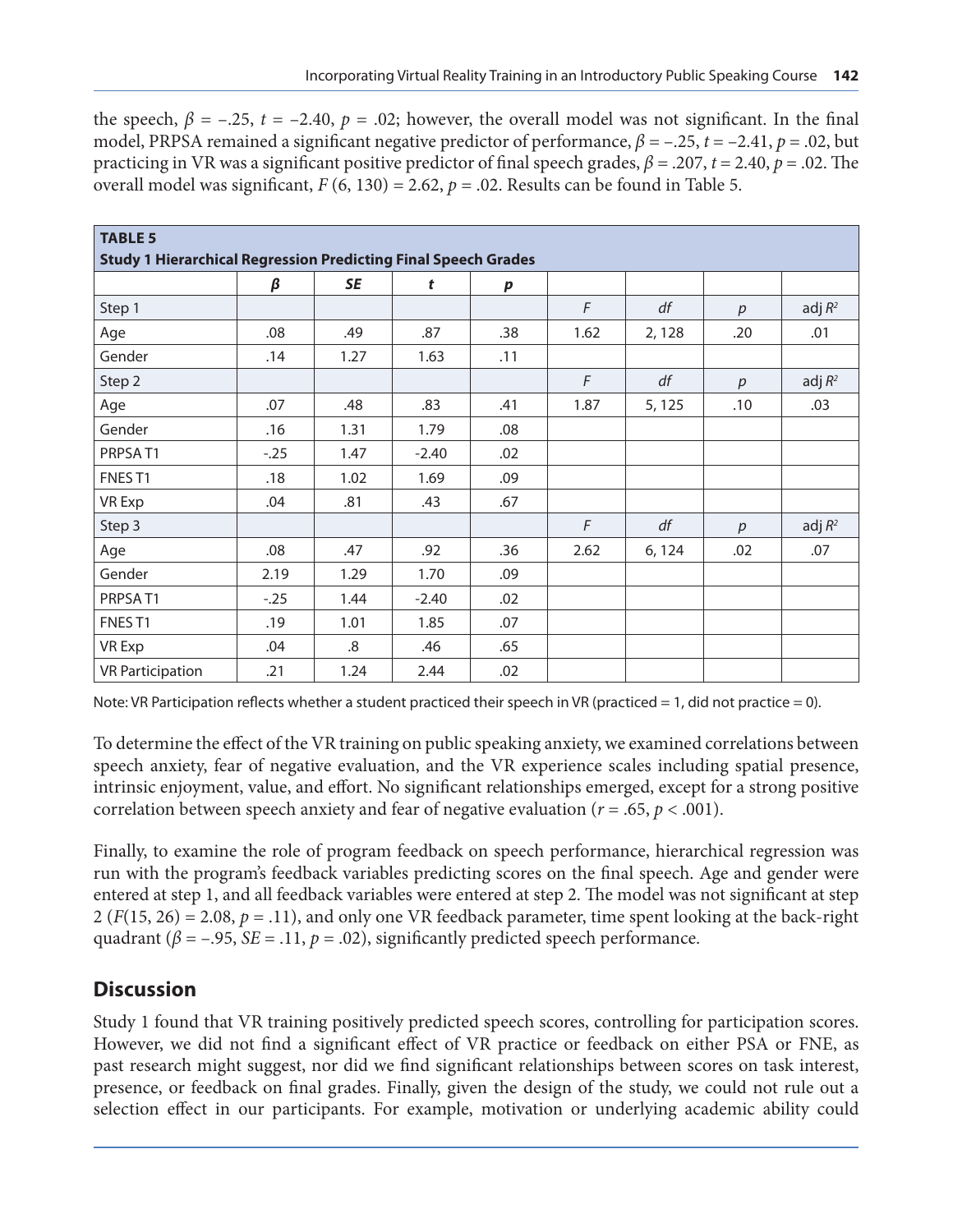predict both lab attendance and speech scores. Therefore, we attempted to replicate the findings from Study 1 in a subsequent study. To address the self-selection issue, in Study 2, we randomly assigned students to practice in VR, in a video condition, or in front of a mirror to compare practice methods. We also included self-awareness and self-efficacy as well as task difficulty and task demand, which have all been proposed—but not tested—as possible mechanisms for VR speech improvement (e.g., Davis et al., [2020](#page-16-0); Frisby et al., [2020](#page-16-0)). We retained spatial presence and intrinsic motivation, as well as FNE and VR experience, from Study 1.

### **Study 2**

### **Method**

**Participants**. We recruited students ( $n = 371$  enrolled at T1,  $n = 234$  who provided consent to release their grade, 51.3% female, *Mage* = 20.23, S*Dage* = 1.20) from the same introductory communication course in a different semester. None of the students included in Study 2 were participants in Study 1. All retention and compensation procedures were identical to Study 1 and approved by the same institutional review board.

### **Procedure**

In Study 2, participants were randomly assigned to practice their speech in one of three conditions after arriving at the lab. They either practiced in the same VR condition as Study 1, in a video condition, or in front of a mirror. An Alienware 15R4 laptop computer was used in the video condition, which recorded the student practicing their speech. Participants saw themselves on-screen as they presented but were not required to watch the recording afterward. For the mirror condition, a 5-foot easel mirror was used (following Dermody & Sutherland, [2019](#page-16-0)). While we recorded grades from those who did not attend the speech lab, only those who came into the lab completed the self-report measures described below.

### **Measures**

Fear of negative evaluation (Leary, [1983](#page-16-0);  $n = 234$ ,  $\alpha = .84$ ,  $M = 35.86$ ,  $SD = 8.39$ ) and VR experience (Hartmann et al., [2010](#page-16-0); *n* = 234, *α* = .86, *M* = 2.84, *SD* = 0.91) were retained from Study 1, as were the Intrinsic Motivation Inventory subscales for *interest/enjoyment* ( $n = 180$ ,  $\alpha = .82$ ,  $M = 6.11$ ,  $SD = 1.66$ ), *value/usefulness* (*n* = 180, *α* = .96, *M* = 6.97, *SD* = 1.84) and *effort/importance* (*n* = 180, *α* = .81, *M* = 5.76, *SD* = 1.64; Deci et al., [1994](#page-16-0)) which were collected after lab practice at T2, albeit on a nine-point scale in Study 2. The spatial presence experience scale (SPES, Hartmann et al., [2016](#page-16-0); *n* = 114, *α* = .90, *M* = 4.79, *SD* = 1.23) was collected for the VR group only. Speech grades were collected similarly to in Study 1 (*n*  $= 371, M = 93.02, SD = 19.91$ . We did not examine feedback from the VR environment in Study 2. New measures for Study 2 are discussed below.

**Personal report of public speech anxiety.** In Study 2, we used an 18-item version of the PRPSA at T1 (Mörtberg et al, [2018](#page-17-0); *n* = 242, *α* = .93, *M* = 48.76, *SD* = 14.46) to combat participant fatigue.

**State-trait anxiety inventory**. A six-item version of the state-trait anxiety inventory (STAI; Spielberger et al., [1983](#page-18-0)) validated by Tluczek et al. ([2009](#page-18-0)) was used at both T1 (*n* = 237, *α* = .87, *M* = 51.36, *SD* = 13.44) and T2 (*n* = 253, *α* = .82, *M* = 40.63, *SD* = 12.09). The scale measures the extent to which participants feel calm, content, relaxed, tense (reverse), upset (reverse), and worried (reverse) on a scale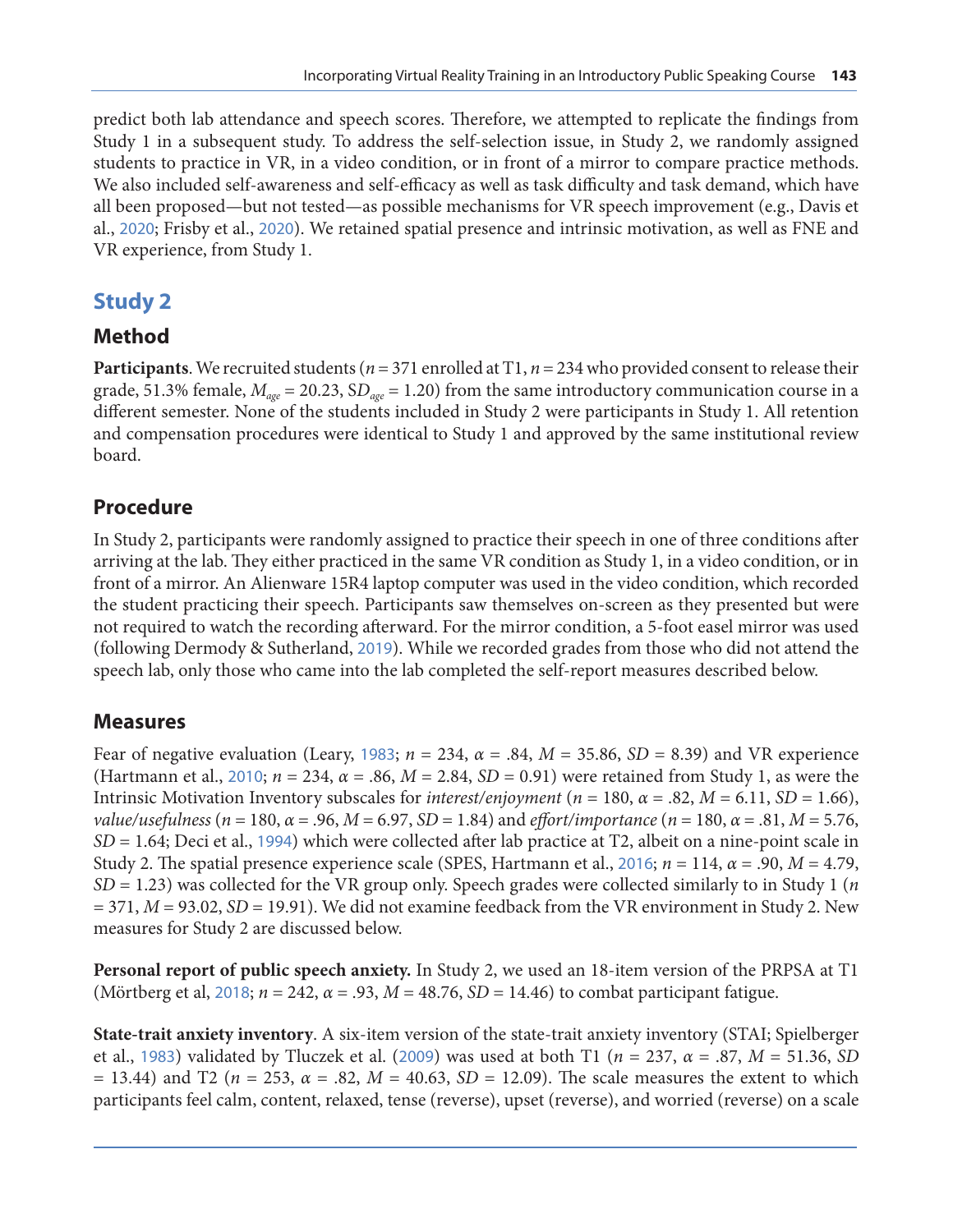from 1 (*not at all*) to 4 (*very much*). The scale is scored by taking the sum of all items (after reverse codes are corrected), multiplying by 20 and dividing by 6. High scores indicate less anxiety.

**Rosenberg self-esteem scale**. Participants completed the 10-item Rosenberg self-esteem (RSE) scale (Rosenberg, [1965](#page-17-0)) at T1, which measures trait self-esteem on a scale from 1 (*strongly agree*) to 4 (*strongly disagree*). The RSE is scored by taking the sum of the items (after reverse codes are corrected; *n* = 234,  $\alpha$  = .90, *M* = 35.44, *SD* = 5.47).

**Self-consciousness scale**. Scheier and Carver's ([2013](#page-18-0)) revised self-consciousness scale (SCS-R; *n* = 236,  $\alpha$  = .84,  $M$  = 2.63, *SD* = 0.45) was administered at T1 only. The scale contains 21 items that ask participants to indicate the extent to which they feel nervous, anxious, and/or self-aware in various social and private situations. Items were measured on a scale that ranges from 1 (*not like me at all*) to 4 (*a lot like me*). The scale was the mean of all items, and high scores indicate greater self-consciousness.

**Personal Report of Confidence as a Speaker.** A modified version of the somatic scale from the Personal Report of Confidence as a Speaker (MRPCS; Pertaub et al., [2001](#page-17-0)) scale was measured for the participants in the VR condition at T2 ( $n = 259$ ,  $\alpha = .87$ ,  $M = 1.50$ ,  $SD = 0.52$ ). The scale features eight items (e.g., *I felt discomfort in my stomach*) measured on a scale from 1 (*not at all*) to 4 (*very much*). High scores indicate more fear while speaking.

**NASA task load index.** The NASA task load index (NASA-TLX; Hart & Staveland, [1988](#page-16-0)) was measured during T2 only. The scale contains 10 items that were adapted to ask how demanding various elements of an experience was and participants respond on a scale from 1 (*very low*) to 7 (*very high*). The scale was averaged across 10 items, and higher scores indicate more task load. We repeated the scale twice to assess the task load of the speech delivery experience (i.e., their experience in the lab;  $n = 180$ ,  $\alpha = .71$ , *M* = 3.39, *SD* = 1.00) and then again to assess the task load of practicing the content of their speech (i.e., their level of comfort remembering their speech and the topic;  $n = 180$ ,  $\alpha = .73$ ,  $M = 3.33$ ,  $SD = 1.02$ ).

**Cognitive demand.** We adapted Bowman et al.'s ([2018](#page-16-0)) cognitive demand subscale (*n* = 30, *α* = .85, *M* = 3.92, *SD* = 1.08) to assess the extent to which the act of practicing the speech in the lab required mental attention and intense thought (e.g., *Practicing my speech made me draw on all my mental resources*) on a scale from 1 (*strongly disagree)* to 7 (*strongly agree*). The scale is the average of seven items and high scores indicate that practicing the speech required more cognitive resources.

### **Results**

Correlations for all measures are reported in Table 6 and Table 7. Just as in Study 1, neither gender nor age were correlated with speech grades, however, were retained for analysis. To assess the role of lab practice conditions in speech grades, we conducted a one-way ANOVA (VR vs. video vs. mirror vs. no lab) with post-hoc Bonferroni to see if there were differences in speech grades across conditions. The ANOVA was significant,  $F(3, 367) = 2.96$ ,  $p = .03$ ,  $\eta^2 = .02$ ; those in the VR ( $n = 115$ ,  $M = 95.24$ ,  $SD =$ 16.91), mirror (*n* = 101, *M* = 95.39, *SD* = 12.10), and video (*n* = 45, *M* = 94.80, *SD* = 13.63) conditions scored higher than those who did not attend the lab ( $n = 261$ ,  $M = 50.24$ ,  $SD = 6.43$ ), but pairwise differences between VR, mirror, and video practice conditions were not significant.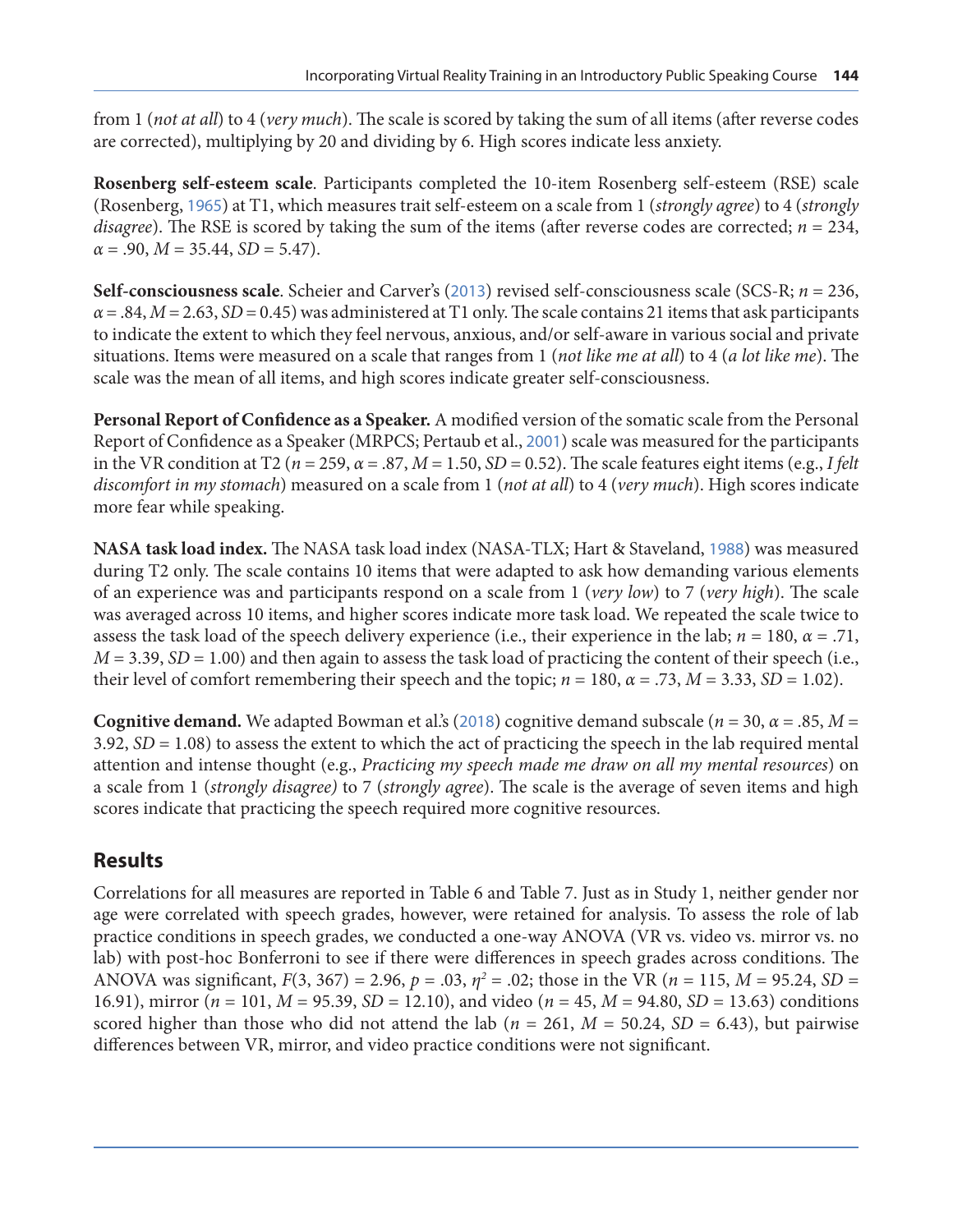| <b>TABLE 6</b>                                                           |                     |           |          |              |             |  |  |  |  |  |
|--------------------------------------------------------------------------|---------------------|-----------|----------|--------------|-------------|--|--|--|--|--|
| <b>Study 2 Correlations Between Speech Grades and Potential Controls</b> |                     |           |          |              |             |  |  |  |  |  |
|                                                                          | <b>Speech Grade</b> | Age       | Gender   | <b>PRPSA</b> | <b>STAI</b> |  |  |  |  |  |
| Age                                                                      | $-.01$              | $-\!$ $-$ |          |              |             |  |  |  |  |  |
| Gender                                                                   | .01                 | $-.04$    | --       |              |             |  |  |  |  |  |
| <b>PRPSA</b>                                                             | .02                 | .00       | $.19***$ | --           |             |  |  |  |  |  |
| <b>STAI</b>                                                              | .08                 | $-.01$    | $.23***$ | $.82**$      | --          |  |  |  |  |  |
| <b>SCR</b>                                                               | $-.02$              | $-.05$    | $.18***$ | $.39**$      | $.37**$     |  |  |  |  |  |

\* *p* < .05, \*\* *p* < .01

| <b>TABLE 7</b><br><b>Study 2 Correlations Between Performance Variables</b> |                                |              |                    |              |           |                                   |                                   |                                                     |                 |                               |  |  |
|-----------------------------------------------------------------------------|--------------------------------|--------------|--------------------|--------------|-----------|-----------------------------------|-----------------------------------|-----------------------------------------------------|-----------------|-------------------------------|--|--|
|                                                                             | <b>Speech</b><br><b>Grades</b> | <b>SPRES</b> | STAIT <sub>2</sub> | <b>MRPCS</b> | Sat.      | <b>NASA</b><br><b>TLX</b><br>Dem. | <b>NASA</b><br><b>TLX</b><br>Reh. | <b>Demand</b>                                       | IMI Int/<br>Enj | <b>IMI Val/</b><br><b>Use</b> |  |  |
| <b>SPRES</b>                                                                | $-0.08$                        | $- -$        |                    |              |           |                                   |                                   |                                                     |                 |                               |  |  |
| STAI6T <sub>2</sub>                                                         | $.17***$                       | $-.11$       | $- -$              |              |           |                                   |                                   |                                                     |                 |                               |  |  |
| <b>MRPCS</b>                                                                | $.13*$                         | $-.04$       | $.74***$           | $-$          |           |                                   |                                   |                                                     |                 |                               |  |  |
| Sat.                                                                        | $-.01$                         | .14          | $-34**$            | $-.23**$     | --        |                                   |                                   |                                                     |                 |                               |  |  |
| NASA TLX Dem.                                                               | $.17*$                         | .06          | $.41**$            | $.41**$      | $-0.36**$ | $\qquad \qquad -$                 |                                   |                                                     |                 |                               |  |  |
| NASA TLX Reh.                                                               | .07                            | $-.01$       | $.44**$            | $.37**$      | $-0.33**$ | $.74**$                           | $-$                               |                                                     |                 |                               |  |  |
| Demand                                                                      | .08                            | .17          | $.33**$            | $.32**$      | $-.22**$  | $.65***$                          | $.63**$                           | $\hspace{0.05cm} -\hspace{0.05cm} -\hspace{0.05cm}$ |                 |                               |  |  |
| IMI Int/Enj                                                                 | $-0.06$                        | $.43**$      | $-17*$             | $-.07$       | $.28**$   | $-.09$                            | $-.07$                            | .11                                                 | $-$             |                               |  |  |
| <b>IMI Val/Use</b>                                                          | .01                            | $.43**$      | $-13$              | $-15*$       | $.23**$   | $-0.06$                           | $-.06$                            | $.18*$                                              | $.69**$         | $\qquad \qquad -$             |  |  |
| IME Eff/Imp                                                                 | $-0.08$                        | $.28*$       | .10                | .08          | $.29**$   | .06                               | .05                               | $.22**$                                             | $.64***$        | $.52**$                       |  |  |

STAI = State-Trait Anxiety Inventory; MRPCS = Personal Report of Confidence as a Speaker; IMI = Intrinsic Motivation Inventory

 $* p < .05, ** p < .01. N = 180$ 

We also examined correlations between potential mediators of VR practice and speech grades. STAI-6, MRPCS, and the demand subscale of the NASA-TLX were significantly correlated with speech grades. Next, a one-way MANOVA was conducted to see if there were significant differences in post-test measures (STAI-6, MRPCS, satisfaction, NASA-TLX, IMI) by lab condition (VR vs. mirror vs. video). Significant differences between conditions were observed for NASA-TLX delivery scores, *F*(2, 177) = 7.75, *p* = .001, *η2* = .15, and NASA-TLX rehearsal scores, *F*(2, 78) = 4.29, *p* = .02, *η2* = .05. Those in the VR condition ( $n = 79$ ,  $M = 3.68$ ,  $SD = 0.94$ ) perceived that speech delivery was more demanding than those in the mirror ( $n = 68$ ,  $M = 3.27$ ,  $SD = 1.03$ ) and video conditions ( $n = 33$ ,  $M = 2.94$ ,  $SD = 0.88$ ). Those in the VR condition ( $M = 3.52$ ,  $SD = 0.97$ ) also found rehearsal to be more difficult than those in the video condition  $(M = 2.91, SD = 1.02)$ . No other significant differences were observed.

Last, we repeated the regression predicting speech scores from Study 1 among those who attended the lab (*n* = 232 with complete data). Age and gender were entered at step 1, and self-esteem, speech experience, PRPSA, STAI-T1, self-consciousness, FNES, and VR experience were entered at step 2. At step 1, the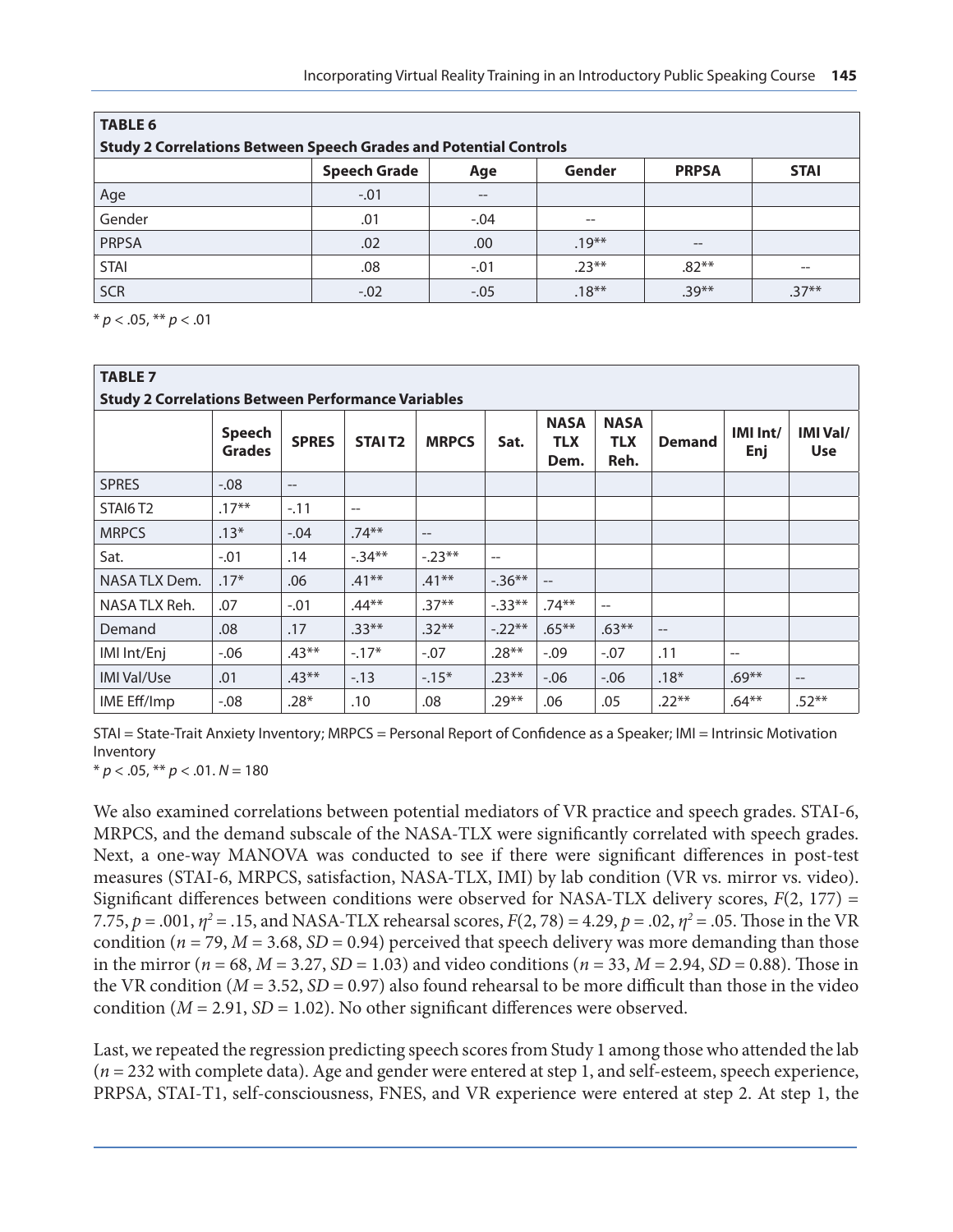| <b>TABLE 8</b> |                                                                                  |        |      |         |                  |     |         |     |            |  |  |  |  |  |
|----------------|----------------------------------------------------------------------------------|--------|------|---------|------------------|-----|---------|-----|------------|--|--|--|--|--|
|                | <b>Study 2 Hierarchical Regression Predicting Speech Scores of Lab Attendees</b> |        |      |         |                  |     |         |     |            |  |  |  |  |  |
|                |                                                                                  |        |      |         |                  |     |         |     |            |  |  |  |  |  |
|                |                                                                                  | β      | SE   | t       | $\boldsymbol{p}$ |     |         |     |            |  |  |  |  |  |
| Step 1         |                                                                                  |        |      |         |                  | F   | df      | p   | Adj. $R^2$ |  |  |  |  |  |
|                | Age                                                                              | $-.01$ | .83  | $-16$   | .88              | .01 | 2, 229  | .98 | .00        |  |  |  |  |  |
|                | Gender                                                                           | .00    | 1.94 | .06     | .95              |     |         |     |            |  |  |  |  |  |
| Step 2         |                                                                                  |        |      |         |                  | F   | df      | p   | Adj. $R^2$ |  |  |  |  |  |
|                | Age                                                                              | .00    | .84  | $-0.06$ | .95              | .72 | 10, 221 | .69 | .00        |  |  |  |  |  |
|                | Gender                                                                           | $-.04$ | 2.12 | $-61$   | .54              |     |         |     |            |  |  |  |  |  |
|                | Formal exp.                                                                      | .02    | 1.41 | .32     | .75              |     |         |     |            |  |  |  |  |  |
|                | Informal exp.                                                                    | $-.04$ | .89  | $-.61$  | .54              |     |         |     |            |  |  |  |  |  |
|                | PRPSA                                                                            | $-13$  | .15  | $-1.01$ | .31              |     |         |     |            |  |  |  |  |  |
|                | STAIT <sub>1</sub>                                                               | .20    | .14  | 1.61    | .11              |     |         |     |            |  |  |  |  |  |
|                | SCS-R                                                                            | $-.07$ | 2.75 | $-.90$  | .37              |     |         |     |            |  |  |  |  |  |
|                | <b>FNES</b>                                                                      | .06    | .19  | .74     | .46              |     |         |     |            |  |  |  |  |  |
|                | Self-esteem                                                                      | $-.02$ | .20  | $-.30$  | .76              |     |         |     |            |  |  |  |  |  |
|                | VR Exp.                                                                          | $-12$  | 1.17 | $-1.70$ | .09              |     |         |     |            |  |  |  |  |  |

model was not significant,  $F(2, 229) = .01$ ,  $p = .98$ . At step 2, the model was also not significant,  $F(10, 100)$  $221$ ) = .73,  $p = .69$ , and there were no significant predictors of speech grades (see Table 8).

 $N = 232$ .

### **Discussion**

In this paper, we presented results from two studies implementing a VR public speaking simulation in a basic communication course. Results from Study 1 support a modest relationship between VR practice and final speech scores, suggesting that virtual reality public speaking experiences may be a useful addition to the basic speaking course. However, we found null effects for feedback performance and measures of the immersive experience in the VR on speech performance. Therefore, Study 2 attempted to uncover mechanisms that may explain the lab practice effect, and more rigorously compared different types of technology-assisted public speaking practice to examine the role of the virtual audience on speech grades. In Study 2, we again observed a lab-practice effect, such that students who went to the lab performed better on their speech than those who did not attend a lab practice session. However, in line with Davis et al. ([2020](#page-16-0)), there was no special utility of VR in improving speech grades when compared to other methods such as watching oneself in a mirror or using a video recording. We did find that participants perceived that delivering and rehearsing their speech was more demanding in VR compared to other modes of practice, which may support CASA-based arguments about the role of digital others in simulating real-world public speaking. However, similar effects were not found for anxiety, self-awareness, FNE, or sense of presence.

In line with Vallade et al. ([2020](#page-18-0)), we found that students were excited about the study and eager to participate in the experience in part due to the novelty of VR. Therefore, as a component of an existing course, virtual platforms may be an attractive way to entice students to practice, which is a key factor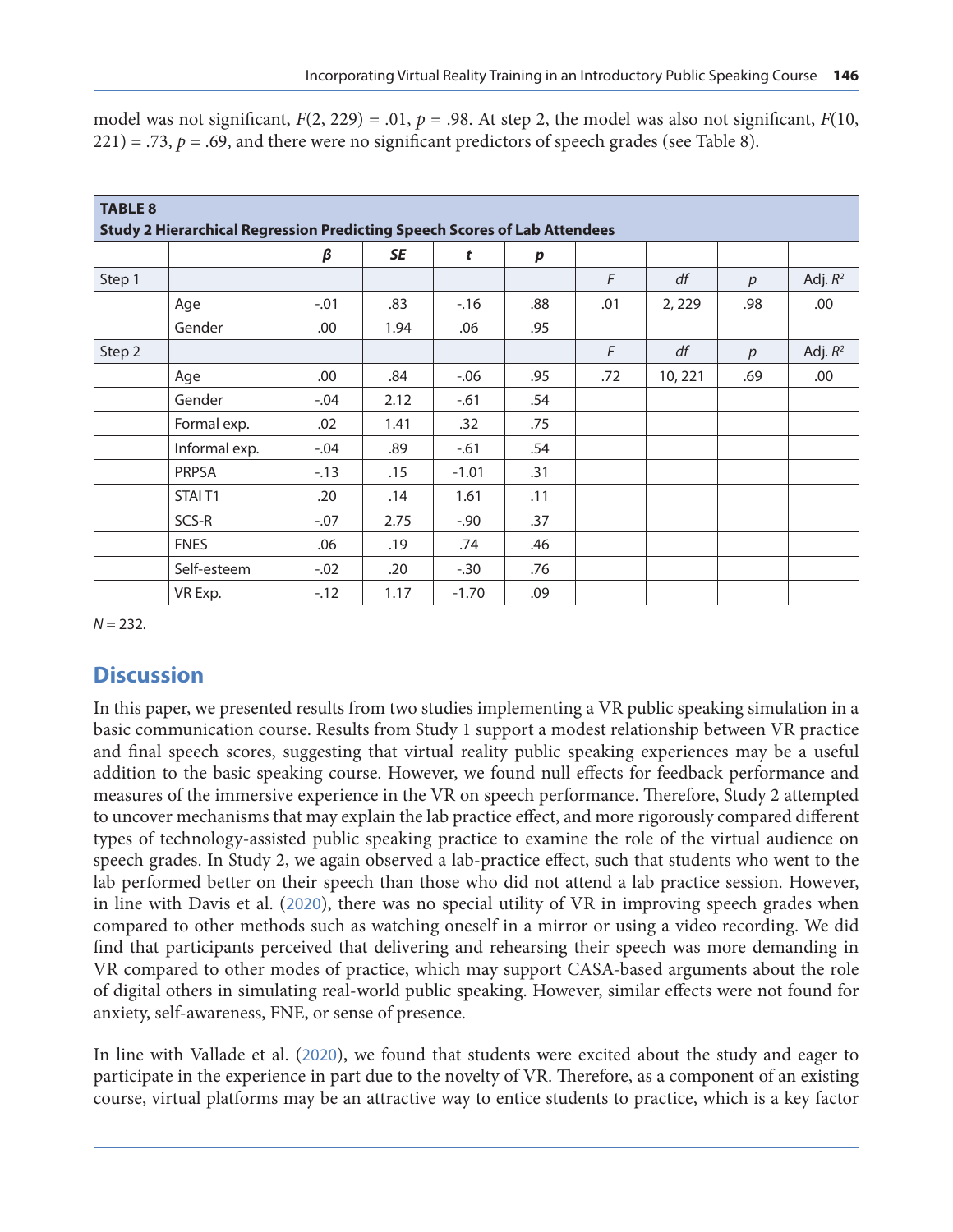in improving speech performance. The importance of practice should be no surprise to public speaking instructors (e.g., Lucas, [2015](#page-17-0)), and replicates findings from various studies (e.g., Farris et al., [2013](#page-16-0); Pearson et al., [2006](#page-17-0); Pearson et al. [2008](#page-17-0); Smith & Frymier, [2006](#page-18-0)). However, as Menzel and Carrell ([1994](#page-17-0)) and others mentioned above suggest, the amount and type of practice matter. It may be that the increased novelty coupled with the increased demand of VR practice could eventually, over time, improve public speaking scores more so than other interventions; however, evidence for this hypothesis is not supported by these results.

Yet, our results come with several limitations. First, similarly to Frisby et al. ([2020](#page-16-0)), many students reported difficulties viewing their slides or notes in the virtual classroom for various reasons (e.g., small font size on their typed document, no eyeglasses in the VR headset, etc.), which may have hampered the effectiveness of the virtual audience practice session or increased the scores on demand that we observed. Relatedly, we encountered several technical issues while running participants. For example, some participants did not have their voices captured or did not receive scores on their performance. These types of technical issues can hamper the effectiveness of innovation in the classroom. As a final note regarding our software, although the audience in the virtual reality simulator appeared interested and enthusiastic toward speakers, we did not retain second-by-second control over the virtual audience. Future work should employ more sensitive measures of audience assessment for speakers using this type of software.

Second, we had low compliance in attending to feedback. Very few students paid attention to the virtual feedback. Based on the extensive literature on the utility of feedback in public-speaking skills training (Book, [1985](#page-15-0); Bourhis & Allen, [1998](#page-15-0)), we would suggest future iterations of this project examine the role of tailored feedback delivered by a trained public speaking instructor. Alternately, participants may be offered an opportunity to examine their automated feedback scores with a third party capable of interpreting the feedback. In our case, we relied on the virtual audience to provide similar feedback; however, in contrast to Chollet et al. ([2015](#page-16-0)), the passively presented feedback and audience were of limited use in the classroom.

Third, while the video and mirror conditions served as comparisons between the analog and digital effects of being able to see oneself while practicing a speech, the video condition did not reflect the same visual representation of the participant as the mirror condition. For example, the video only allowed participants to see themselves from the chest up, whereas the mirror reflected one's body from head to toe. Future research should ensure that the video and mirror capture the same amount of a participant's body for better control between the two conditions, and to better parse out why this type of practice versus the virtual practice all seem to have similar effects.

Finally, as we note in our discussion of Study 1, speech grades may have been influenced by student motivation or non-lab practice (e.g., prior speeches). These confounds are common among speech lab assessments for student populations (e.g., Davis et al., [2020](#page-16-0); Frisby et al., [2020](#page-16-0)), and are difficult to avoid when operating a laboratory study in a classroom; however, we note that they may limit the generalizability of our findings.

These limitations aside, we would note that students generally enjoyed the VR sessions, found value in them, and found them potentially useful as practice tools. This is in line with the findings on the technology acceptance model of VR in the classroom by Vallade et al. ([2020](#page-18-0)), suggesting that there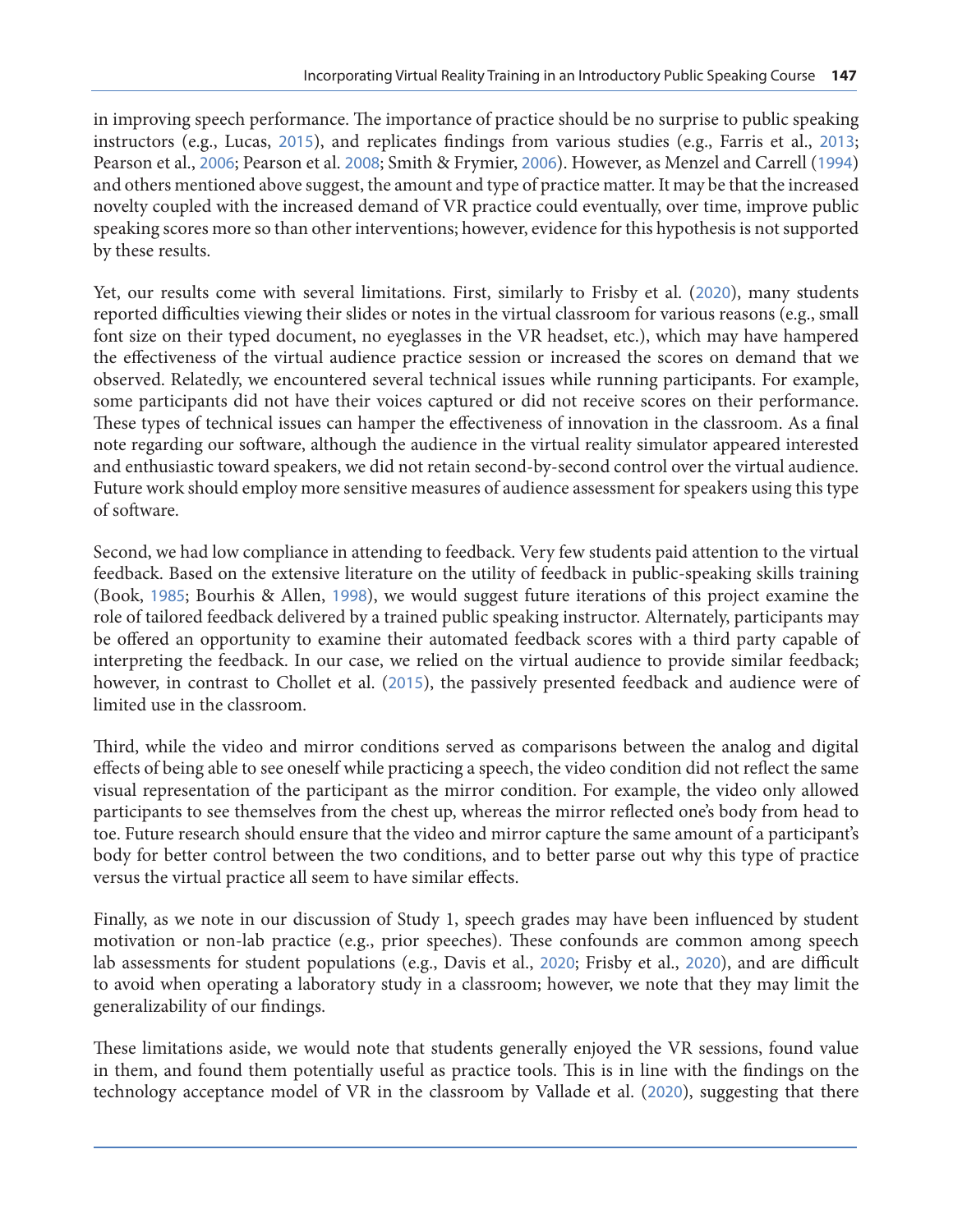<span id="page-15-0"></span>could be great utility in incorporating this technology for public speaking training. However, we have not yet seen widespread adoption of VR public speaking simulators in the basic communication course, perhaps due to the equivalent results found with cheaper and more accessible hardware.

There are many reasons for the lack of VR adoption, some technological (e.g., the cost of the hardware, excessive lag, and pixilation of previous versions of VR simulations) and others related to a lack of interest or experience on the part of the instructor or students. Yet, technological improvements may make VR systems increasingly accessible for a minor investment. Meanwhile, instructor training and hiring costs are increasing, and the ability to spend hours with students giving personalized feedback may be limited. Thus, VR systems may offer a combination of realistic practice and personalized feedback that could be advantageous for the basic communication course and augmenting instructors' feedback.

The goal of this study was to illustrate the utility of including VR practice in a large introductory communication course. Overall, our research finds some limited benefits of implementing VR as a pedagogical tool to improve public speaking skills. Contrary to our expectations, we did not find a major improvement in public speaking speech scores from a single VR practice session, and instead found that practicing in front of a mirror or while recording themselves may provide equal benefits as the immersive virtual environment. Also, none of the potential mechanisms we examined based on past literature were conclusively linked to subsequent speech grades. However, our study had some drawbacks due to being quasi-experimentally situated within an existing basic speech course, which limits our ability to generalize from these results. Therefore, we urge researchers in this area to take our results as a starting point, rather than an ending point, for including VR in the public speaking classroom.

## **References**

- Allen, M., & Bourhis, J. (1996). The relationship of communication apprehension to communication behavior: A meta-analysis. *Communication Quarterly*, *44*, 214–226. [https://doi.org/10.1080/](https://doi.org/10.1080/01463379609370011) [01463379609370011](https://doi.org/10.1080/01463379609370011)
- Allen, M., Hunter, J. E., & Donohue, W. A. (1989). Meta-analysis of self-report data on the effectiveness of public speaking anxiety treatment techniques. *Communication Education*, *38*, 54–76. [https://doi.](https://doi.org/10.1080/03634528909378740) [org/10.1080/03634528909378740](https://doi.org/10.1080/03634528909378740)
- Batrinca, L., Stratou, G., Shapiro, A., Morency, L. P., & Scherer, S. (2013, August). Cicero-towards a multimodal virtual audience platform for public speaking training. In *International Workshop on Intelligent Virtual Agents,* 116–128. Springer, Berlin, Heidelberg. [https://doi.org/10.1007/978-3-642-](https://doi.org/10.1007/978-3-642-40415-3_10) [40415-3\\_10](https://doi.org/10.1007/978-3-642-40415-3_10)
- Blom K. J. (2018). Virtual Orator [Computer Software]. publicspeaking.tech.
- Bodie, G. D. (2010). A racing heart, rattling knees, and ruminative thoughts: Defining, explaining, and treating public speaking anxiety. *Communication Education*, *59*, 70–105. [https://doi.](https://doi.org/10.1080/03634520903443849) [org/10.1080/03634520903443849](https://doi.org/10.1080/03634520903443849)
- Book, C. L. (1985). Providing feedback: The research on effective oral and written feedback strategies. *Communication Studies*, *36*(1–2), 14–23. <https://doi.org/10.1080/10510978509363195>
- Bourhis, J., & Allen, M. (1998). The role of videotaped feedback in the instruction of public speaking: A quantitative synthesis of published empirical research. *Communication Research Reports*, *15*(3), 256–261. <https://doi.org/10.1080/08824099809362121>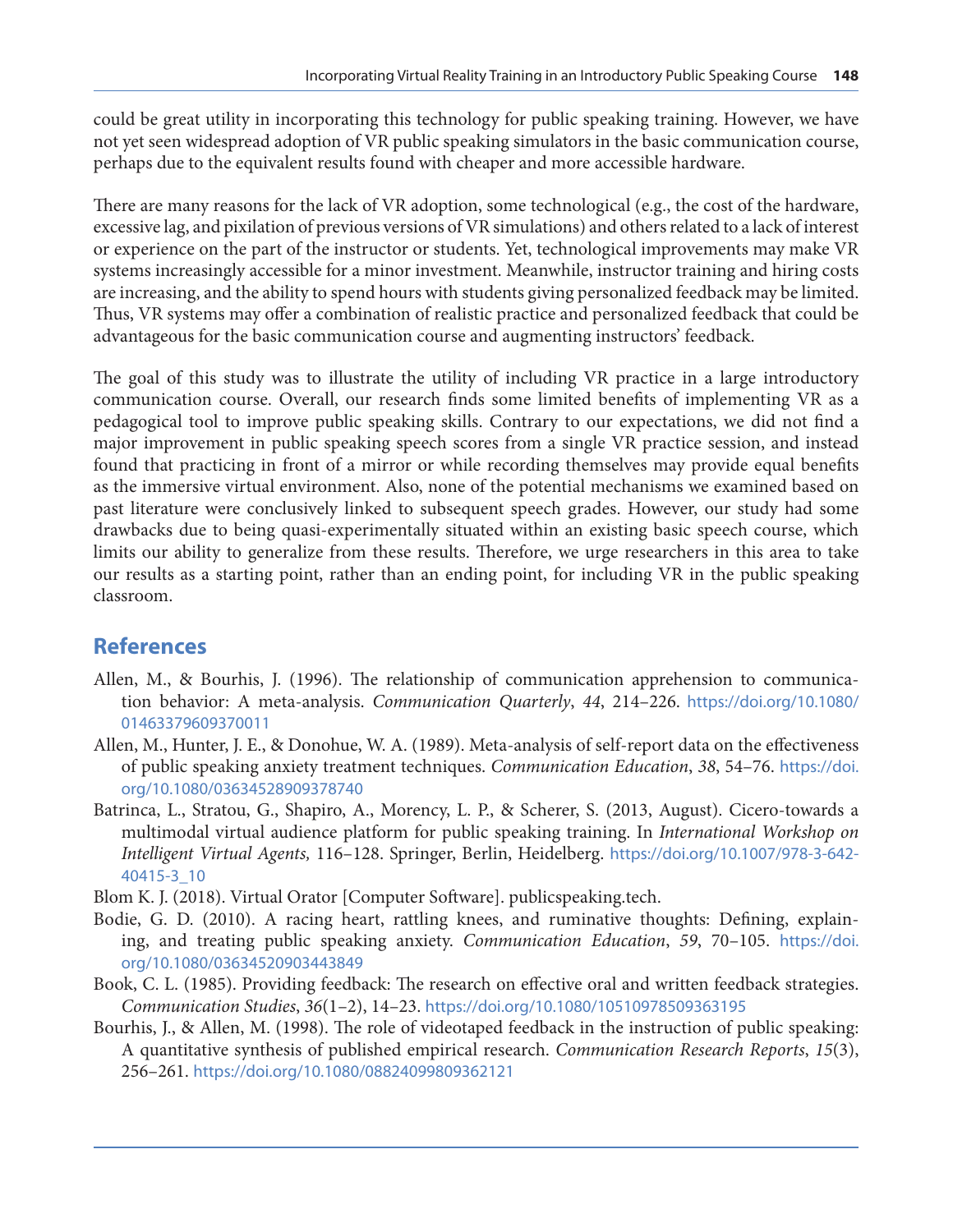- <span id="page-16-0"></span>Bowman, N. D., Wasserman, J., & Banks, J. (2018). Development of the video game demand scale. In N. D. Bowman (Ed.), *Video games: A medium that demands our attention*. Routledge.
- Chollet, M., Wörtwein, T., Morency, L. P., Shapiro, A., & Scherer, S. (2015, September). Exploring feedback strategies to improve public speaking: An interactive virtual audience framework. In *Proceedings of the 2015 ACM International Joint Conference on Pervasive and Ubiquitous Computing* (pp. 1143–1154). ACM. <https://doi.org/10.1145/2750858.2806060>
- Cohen, S. S. (1994). Speaking freely. *Foreign Affairs*, *73*, 194–197. <https://doi.org/10.2307/20046818>
- Curtis, K., Jones, G. J., & Campbell, N. (2015, November). Effects of good speaking techniques on audience engagement. In *Proceedings of the 2015 ACM on International Conference on Multimodal Interaction* (pp. 35–42). ACM. <https://doi.org/10.1145/2818346.2820766>
- Davis, A., Linvill, D. L., Hodges, L. F., Da Costa, A. F., & Lee, A. (2020). Virtual reality versus face-to-face practice: A study into situational apprehension and performance. *Communication Education*, *69*(1), 70–84. <https://doi.org/10.1080/03634523.2019.1684535>
- Deci, E. L., Eghrari, H., Patrick, B. C., & Leone, D. R. (1994). Facilitating internalization: The selfdetermination theory perspective. *Journal of Personality*, *62*, 119–142. [https://doi.org/10.1111/](https://doi.org/10.1111/j.1467-6494.1994.tb00797.x) [j.1467-6494.1994.tb00797.x](https://doi.org/10.1111/j.1467-6494.1994.tb00797.x)
- Dermody, F., Sutherland, A. (Feb. 2019). Practising public speaking: User responses to using a mirror versus a multimodal positive computing system*.* In *Proceedings of the 14th International Joint Conference on Computer Vision, Imaging and Computer Graphics Theory and Applications, Prague, Czech Republic.* <http://dx.doi.org/10.5220/0007694101950201>
- English-Speaking Union. (2019). English-speaking Union—Resources. [www.esu.org/resources/](http://www.esu.org/resources/)
- Farris, K. L., Houser, M. L., & Wotipka, C. D. (2013). Assessing student public speaking competence in the hybrid basic communication course. *Basic Communication Course Annual*, *25*, 10. [http://](http://ecommons.udayton.edu/bcca/vol25/iss1/10) [ecommons.udayton.edu/bcca/vol25/iss1/10](http://ecommons.udayton.edu/bcca/vol25/iss1/10)
- Frisby, B. N., Kaufmann, R., Vallade, J. I., Frey, T. K., & Martin, J. (2020). Using virtual reality for speech rehearsals: Assessing student perceptions as foundational to instructor technology adoption decisions. Basic Communication Course Annual, 32, 59–78. [https://ecommons.udayton.edu/bcca/vol32/](https://ecommons.udayton.edu/bcca/vol32/iss1/6) [iss1/6](https://ecommons.udayton.edu/bcca/vol32/iss1/6)
- Harris, S. R., Kemmerling, R. L., & North, M. M. (2002). Brief virtual reality therapy for public speaking anxiety. *Cyberpsychology & Behavior, 5(6)*, 543–550. <https://doi.org/10.1089/109493102321018187>
- Hart, S. G., & Staveland, L. E. (1988). Development of NASA-TLX (task load index): Results of empirical and theoretical research. *Advances in Psychology, Vol. 52* (pp. 139–183). North Holland. [https://doi.](https://doi.org/10.1016/S0166-4115(08)62386-9) [org/10.1016/S0166-4115\(08\)62386-9](https://doi.org/10.1016/S0166-4115(08)62386-9)
- Hartmann, T., Toz, E., & Brandon, M. (2010). Just a game? Unjustified virtual violence produces guilt in empathetic players. *Media Psychology*, *13*, 339–363. <https://doi.org/10.1080/15213269.2010.524912>
- Hartmann, T., Wirth, W., Schramm, H., Klimmt, C., Vorderer, P., Gysbers, A., Böcking, S., Ravaja, N., Laari, J., Saari, T., Gouveia, F. R., & Sacau, A. M. (2016). The spatial presence experience scale (SPES). *Journal of Media Psychology*, *28*. <https://doi.org/10.1027/1864-1105/a000137>
- Haynes, W. L. (1990). Beyond writing: A case for a speech-based basic course in a vid-oral world. *Basic Communication Course Annual*, *2*. <http://ecommons.udayton.edu/bcca/vol2/iss1/10>
- Kothgassner, O. D., Felnhofer, A., Hlavacs, H., Beutl, L., Palme, R., Kryspin-Exner, I., & Glenk, L. M. (2016). Salivary cortisol and cardiovascular reactivity to a public speaking task in a virtual and real-life environment. *Computers in Human Behavior*, *62*, 124–135. <https://doi.org/10.1016/j.chb.2016.03.081>
- Leary, M. R. (1983). A brief version of the Fear of Negative Evaluation Scale. *Personality and Social Psychology Bulletin*, *9*(3), 371–375. <https://doi.org/10.1177/0146167283093007>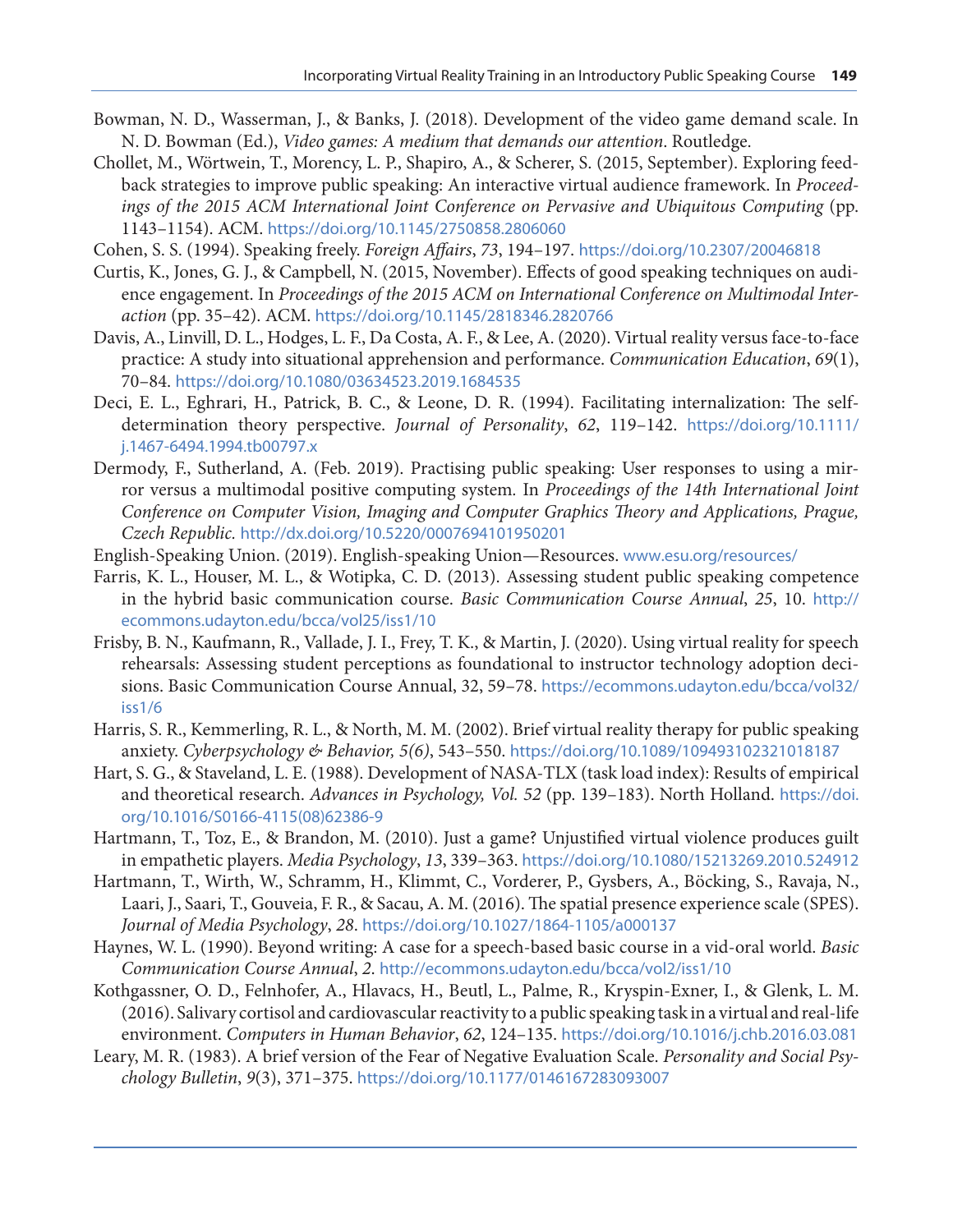- <span id="page-17-0"></span>LeFebvre, L. E., Lefebvre, L., & Allen, M. (2020). "Imagine all the people": Imagined interactions in virtual reality when public speaking. *Imagination, Cognition and Personality: Consciousness in Theory, Research, and Clinical Practice*. Advanced online publication. [https://doi.org/10.1177/02762366](https://doi.org/10.1177/0276236620938310 ) [20938310](https://doi.org/10.1177/0276236620938310 )
- Lucas, S. E. (2015). *The art of public speaking* (11th ed.). McGraw-Hill.
- McCroskey, J. C. (1970). Measures of communication-bound anxiety. *Speech Monographs, 37*, 269–277. <https://doi.org/10.1080/03637757009375677>
- McCroskey, J. C. (1982). Oral communication apprehension: A reconceptualization. *Annals of the International Communication Association*, *6*, 136–170. <https://doi.org/10.1080/23808985.1982.11678497>
- Menzel, K. E., & Carrell, L. J. (1994). The relationship between preparation and performance in public speaking. *Communication Education*, *43*, 17–26. <https://doi.org/10.1080/03634529409378958>
- Morreale, S. P, Moore, M., Surges-Tatum, D., & Webster, L. (2007). The competent speaker speech evaluation form: Washington, DC: National Communication and Association.
- Morreale, S. P., Myers, S. A., Backlund, P. M., & Simonds, C. J. (2016). Study IX of the basic communication course at two- and four-year US Colleges and Universities: A re-examination of our discipline's "front porch." *Communication Education*, *65*, 338–355. [https://doi.org/10.1080/03634523.2015.](https://doi.org/10.1080/03634523.2015.1073339) [1073339](https://doi.org/10.1080/03634523.2015.1073339)
- Mörtberg, E., Jansson-Fröjmark, M., Pettersson, A., & Hennlid-Oredsson, T. (2018). Psychometric properties of the Personal Report of Public Speaking Anxiety (PRPSA) in a sample of university students in Sweden. *International Journal of Cognitive Therapy*, *11*(4), 421–433. [https://doi.org/10.1007/](https://doi.org/10.1007/s41811-018-0022-0) [s41811-018-0022-0](https://doi.org/10.1007/s41811-018-0022-0)
- Nishikawa-Van Eester, M. (2009). Teaching public speaking in Japanese junior high school. In *Temple University Japan Colloquium in Applied Linguistics* (pp. 1–7).
- Pearson, J. C., Carmon, A. F., Child, J. T., & Semlak, J. L. (2008). Why the range in grades? An attempt to explain the variance in students' public speaking grades. *Communication Quarterly*, *56*, 392–406. <https://doi.org/10.1080/01463370802448188>
- Pearson, J. C., & Child, J. T. (2008). The influence of biological sex, previous experience, and preparation time on classroom public speaking grades. *Basic Communication Course Annual*, *2008*. [http://](http://ecommons.udayton.edu/bcca/vol20/iss1/9) [ecommons.udayton.edu/bcca/vol20/iss1/9](http://ecommons.udayton.edu/bcca/vol20/iss1/9)
- Pearson, J. C., Child, J. T., & Kahl Jr., D. H. (2006). Preparation meeting opportunity: How do college students prepare for public speeches?. *Communication Quarterly*, *54*, 351–366. [https://doi.](https://doi.org/10.1080/01463370600878321) [org/10.1080/01463370600878321](https://doi.org/10.1080/01463370600878321)
- Pertaub, D. P., Slater, M., & Barker, C. (2001). An experiment on fear of public speaking in virtual reality. *Studies in Health Technology and Informatics*, 372–378. <https://pubmed.ncbi.nlm.nih.gov/11317771/>
- Pertaub, D. P., Slater, M., & Barker, C. (2002). An experiment on public speaking anxiety in response to three different types of virtual audience. *Presence: Teleoperators & Virtual Environments*, *11*, 68–78. <https://doi.org/10.1162/105474602317343668>
- Reeves, B., & Nass, C. I. (1996). *The media equation: How people treat computers, television, and new media like real people and places*. Cambridge University Press.
- Robinson, T. E. (1997). Communication apprehension and the basic public speaking course: A national survey of in‐class treatment techniques. *Communication Education*, *46*, 188–197. [https://doi.](https://doi.org/10.1080/03634529709379090) [org/10.1080/03634529709379090](https://doi.org/10.1080/03634529709379090)
- Rosenberg, M. (1965). Rosenberg self-esteem scale (RSE). *Acceptance and commitment therapy. Measures package*, *61*(52), 18.
- Rubin, R. B., Graham, E. E., & Mignerey, J. T. (1990). A longitudinal study of college students' communication competence. *Communication Education*, *39*, 1–14. <https://doi.org/10.1080/03634529009378783>